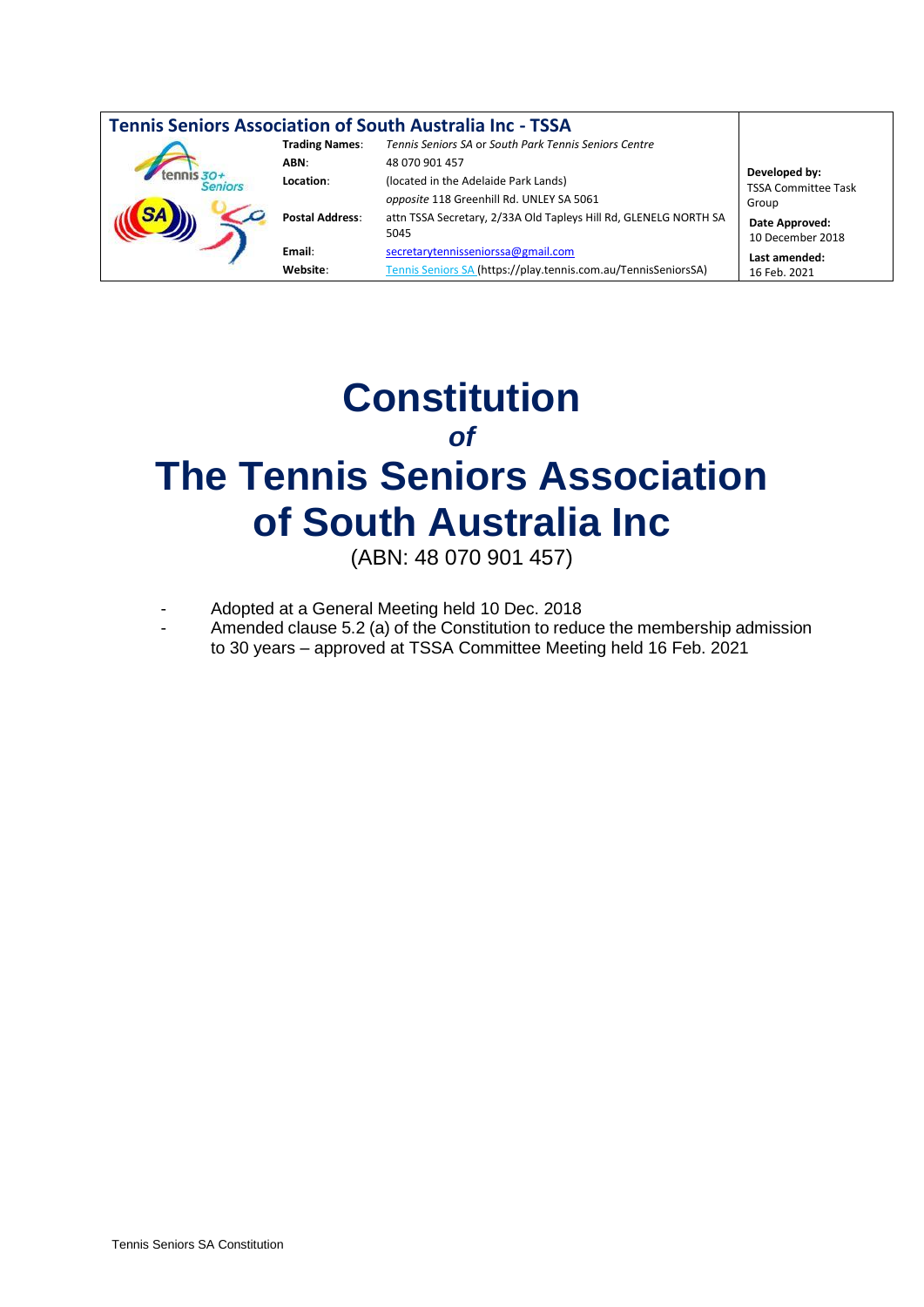## **TABLE OF CONTENTS**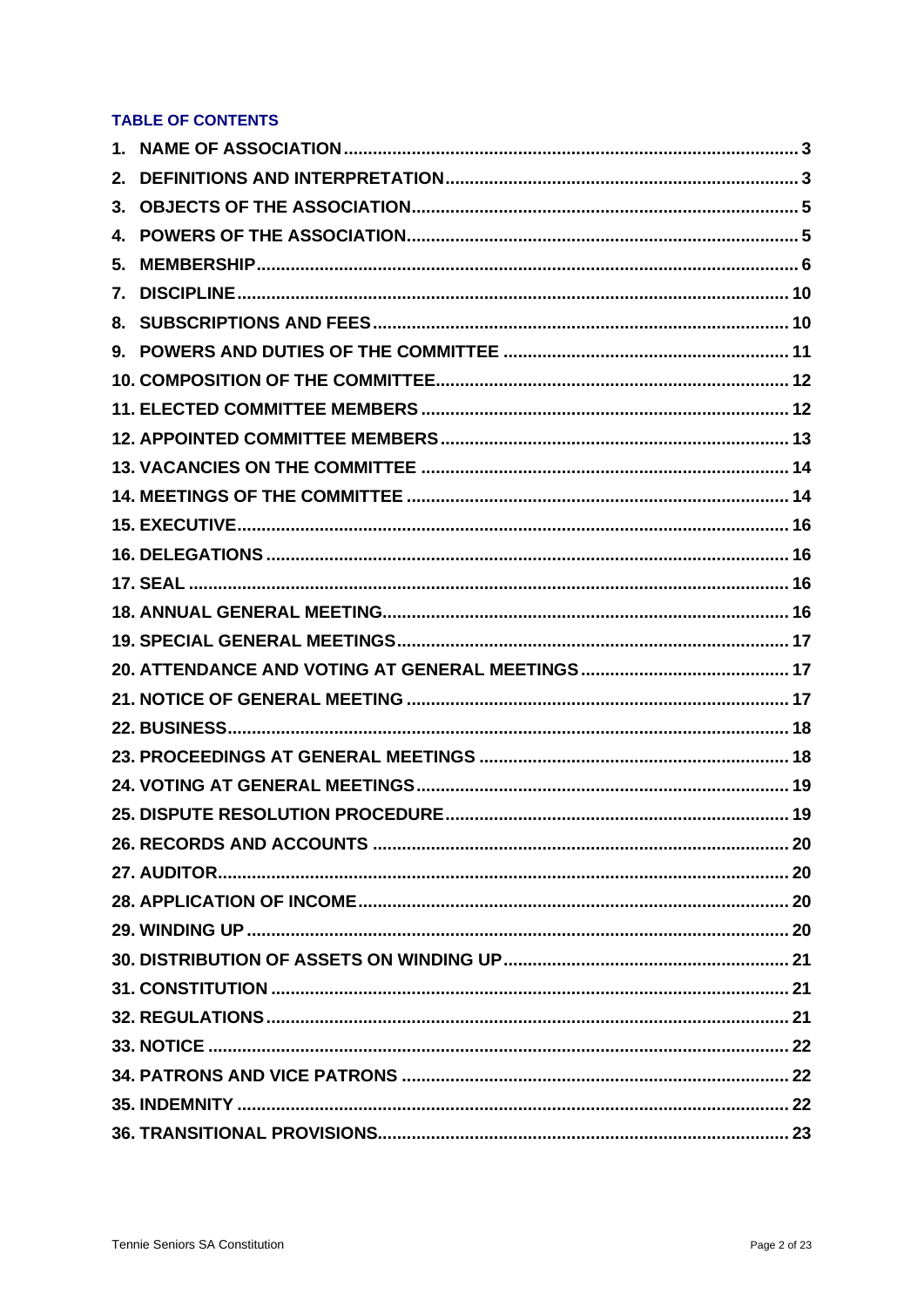#### **ASSOCIATIONS INCORPORATION ACT 1985 (SA)**

## **CONSTITUTION**

#### **of**

## **THE TENNIS SENIORS ASSOCIATION OF SOUTH AUSTRALIA INC.**

## <span id="page-2-0"></span>**1. NAME OF ASSOCIATION**

The name of the incorporated Association is "The Tennis Seniors Association of South Australia Inc." ("**Association**").

The Association may use the trading names of "Tennis Seniors SA" or "South Park Tennis Seniors Centre".

## <span id="page-2-1"></span>**2. DEFINITIONS AND INTERPRETATION**

#### **2.1 Definitions**

In this Constitution unless the contrary intention appears:

**"Act"** means the *Associations Incorporation Act 1985 (SA)*.

**"Annual General Meeting"** means a meeting held once a year and of the kind described in clause [18\(a\).](#page-15-4)

**"Appointed Committee Member"** means a committee member appointed under clause [12.](#page-12-0)

**"Committee"** means the body consisting of the Committee Members who constitute the committee for the purposes of the Act and who are entrusted to manage the affairs of the Association.

**"Constitution"** means this constitution of the Association.

**"Committee Member"** means a member of the Committee and includes Elected Committee Members and Appointed Committee Members and any person acting in that capacity from time to time appointed in accordance with this Constitution.

**"Elected Committee Member"** means a committee member appointed under clause [11.](#page-11-1)

**"Financial year"** means the year ending on the next 30 June following incorporation and thereafter a period of 12 months commencing on 1 July and ending on 30 June each year.

**"General Meeting"** means any general meeting of Members and includes the Annual General Meeting or any Special General Meeting.

**"Intellectual Property"** means all rights subsisting in copyright, business names, names, trademarks (or signs), logos, designs, equipment including computer software, images (including photographs, videos or films) or service marks relating to the Association or any activity of or conducted, promoted or administered by the Association in South Australia.

**"Life Member"** means an individual appointed as a life member of the Association under clause [5.](#page-5-0)

**"Member"** means a member for the time being of the Association.

**"Objects"** means the objects of the Association in clause 3.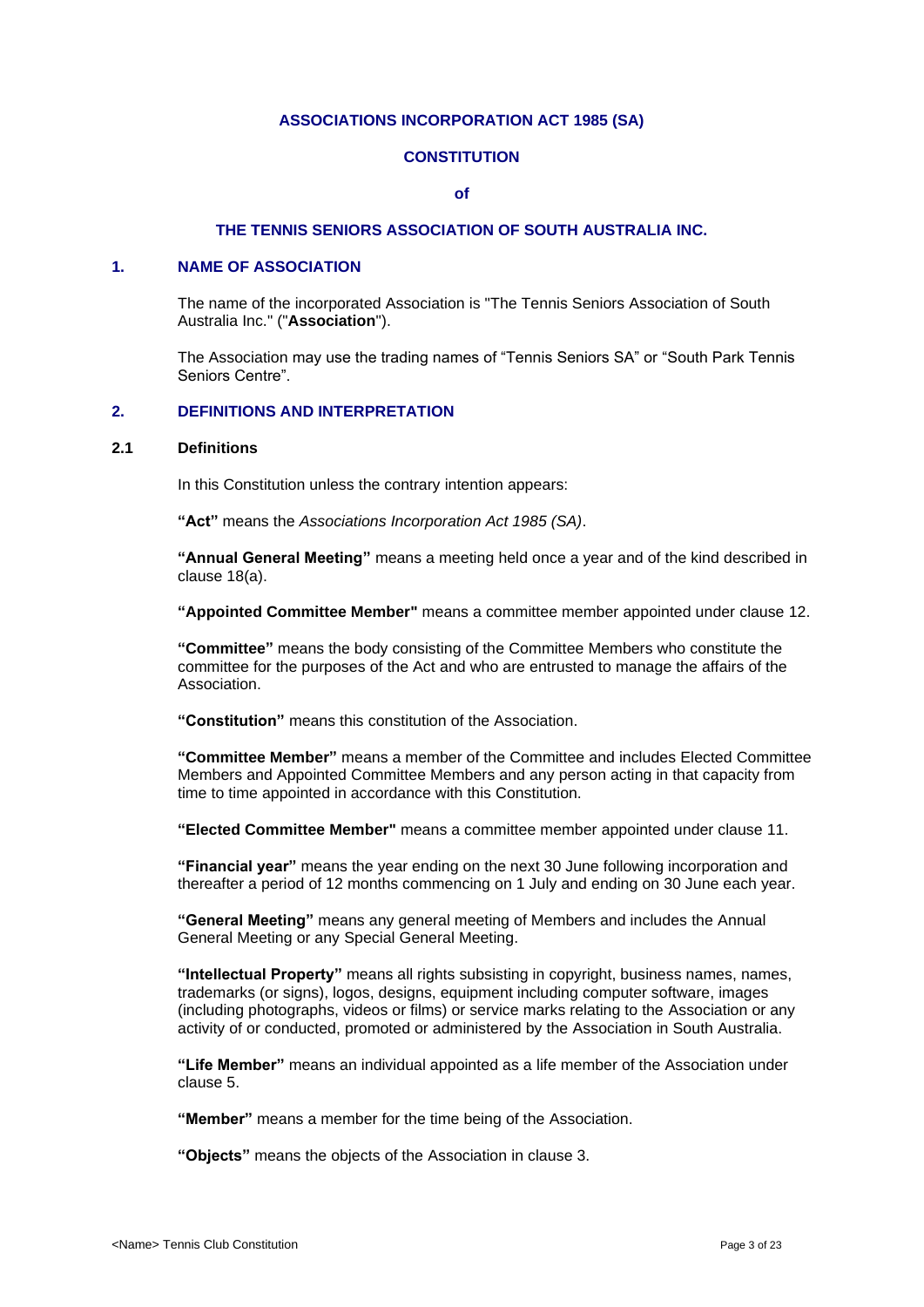**"Ordinary Member"** means a person admitted as an ordinary member of the Association under clause [5.](#page-5-0)

#### **"Ordinary Resolution"** means:

- (a) at a meeting of Members, a resolution passed at a General Meeting by a majority of Members present, entitled to vote and voting; or
- (b) at a meeting of the Committee or a sub-committee of the Committee, a resolution passed by a majority of those present, entitled to vote and voting.

**"Regulation"** means any regulations made by the Committee under clause 32 of this **Constitution** 

**"Seal"** means the common seal of the Association.

**"Special General Meeting"** means a General Meeting of Members convened in accordance with clause [19.](#page-16-0)

**"Special Resolution"** means a resolution passed at General Meeting of the Members if:

- (a) at least 21 days written notice specifying the intention to propose the resolution as a special resolution has been given to all Members; and
- (b) it is passed at a duly convened meeting of the Members by a majority of not less than three-quarters of Members present, entitled to vote and voting.

 **"Tennis Seniors Aust"** means Tennis Seniors Australia Incorporated

**"TSA"** means Tennis SA Incorporated

#### **2.2 Interpretation**

In this Constitution:

- (a) a reference to a function includes a reference to a power, authority and duty;
- (b) a reference to the exercise of a function includes, where the function is a power, authority or duty, a reference to the exercise of the power or authority of the performance of the duty;
- (c) words importing the singular include the plural and vice versa;
- (d) words importing any gender include the other genders;
- (e) persons include corporations and bodies politic;
- (f) references to a person include the legal personal representatives, successors and permitted assigns of that person;
- (g) a reference to a statute, ordinance, code or other law includes regulations and other statutory instruments under it and consolidations, amendments, re-enactments or replacements of any of them (whether of the same or another legislative authority having jurisdiction); and
- (h) unless the contrary intention appears, a requirement that something is in writing will be met if it is produced by electronic, photographic, lithographic or other means by which it can readily be read and reproduced.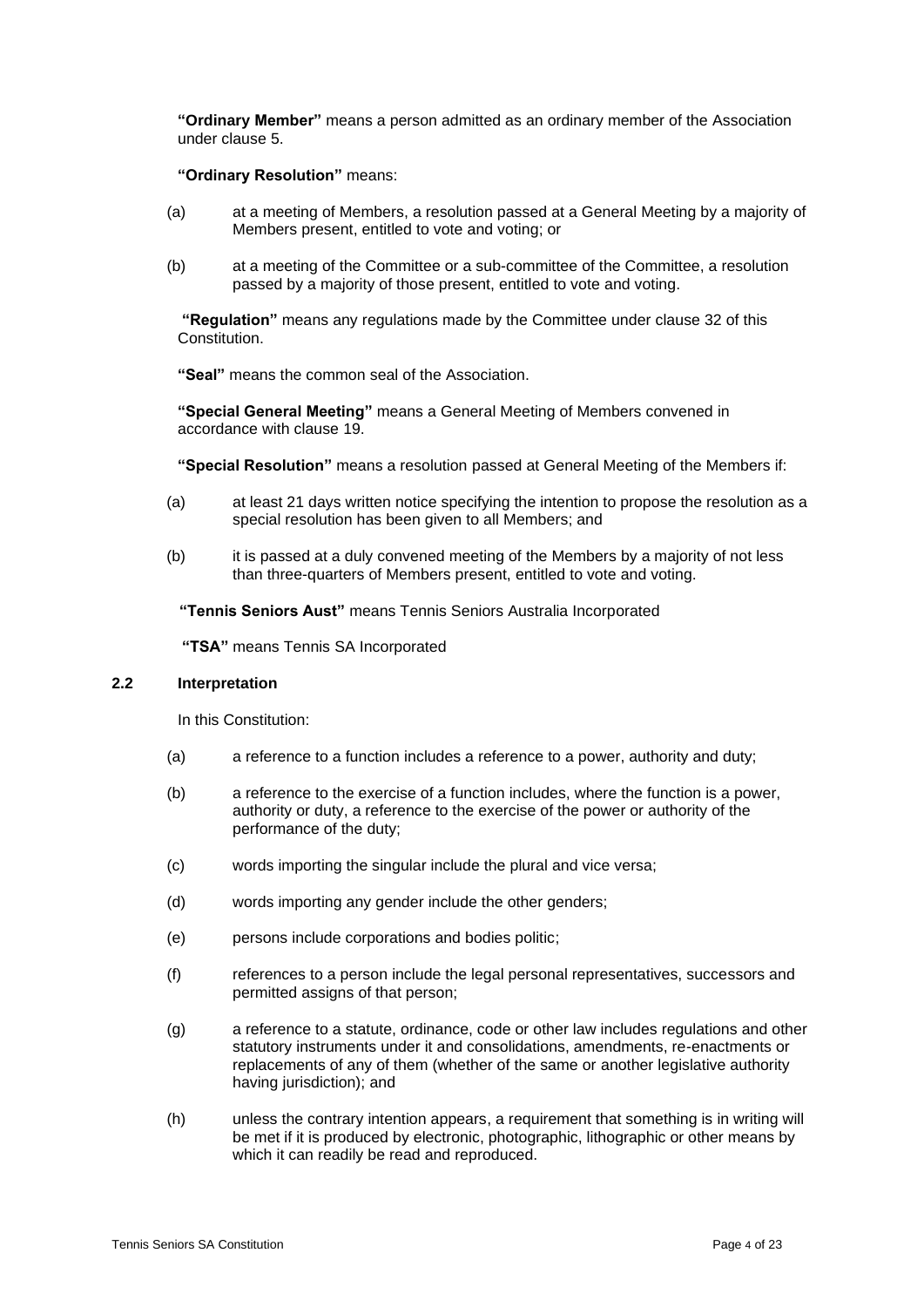## **2.3 Resolutions**

Where this Constitution requires or permits a decision to be made or a resolution to be passed by a General Meeting, the Committee or a sub-committee of the Committee, the decision may be made or the resolution may be passed by Ordinary Resolution unless either this Constitution or the Act requires otherwise.

## **2.4 Severance**

If any provision of this Constitution or any phrase contained in it is invalid or unenforceable, the phrase or provision is to be read down if possible, so as to be valid and enforceable, and otherwise shall be severed to the extent of the invalidity or unenforceability, without affecting the remaining provisions of this Constitution.

#### **2.5 The Act**

- (a) Except where the contrary intention appears, in this Constitution an expression that deals with a matter under the Act has the same meaning as that provision of the Act.
- (b) Model rules under the Act are expressly displaced by this Constitution.

## <span id="page-4-0"></span>**3. OBJECTS OF THE ASSOCIATION**

The Objects of the Association are:

- (a) To encourage, promote and advance the continued playing of Tennis by senior players irrespective of standard;
- (b) To encourage the playing of Tennis in the spirit of enjoyment;
- (c) To provide playing facilities and to promote, encourage and hold competitions and tournaments in South Australia for senior players of Tennis;
- (d) To enter teams of Members in any Tennis competitions;
- (e) To arrange matches between the Association and any other associations, clubs or teams in South Australia or elsewhere;
- (f) To promote social activites and genial relations among Members, to arrange sporting activities for Members, and to provide social amenities for Members;
- (g) To promote and assist with the formation of other associations, clubs or competitions for senior players of Tennis in South Australia;
- (h) Subject to any resolution of the Association at a General Meeting, to affiliate with Tennis Seniors Aust, TSA and/or with any other body or bodies formed for the purpose of promoting or controlling Tennis whether in South Australia or elsewhere;
- (i) To maintain and enhance the reputation of Tennis and the standards of play and behaviour of Members; and
- (j) To undertake and or do other things or activities which are necessary, incidental or conducive to the advancement of these Objects.

## <span id="page-4-1"></span>**4. POWERS OF THE ASSOCIATION**

Solely for furthering the Objects, the Association has the rights, powers and privileges conferred on it under section 25 of the Act, namely to: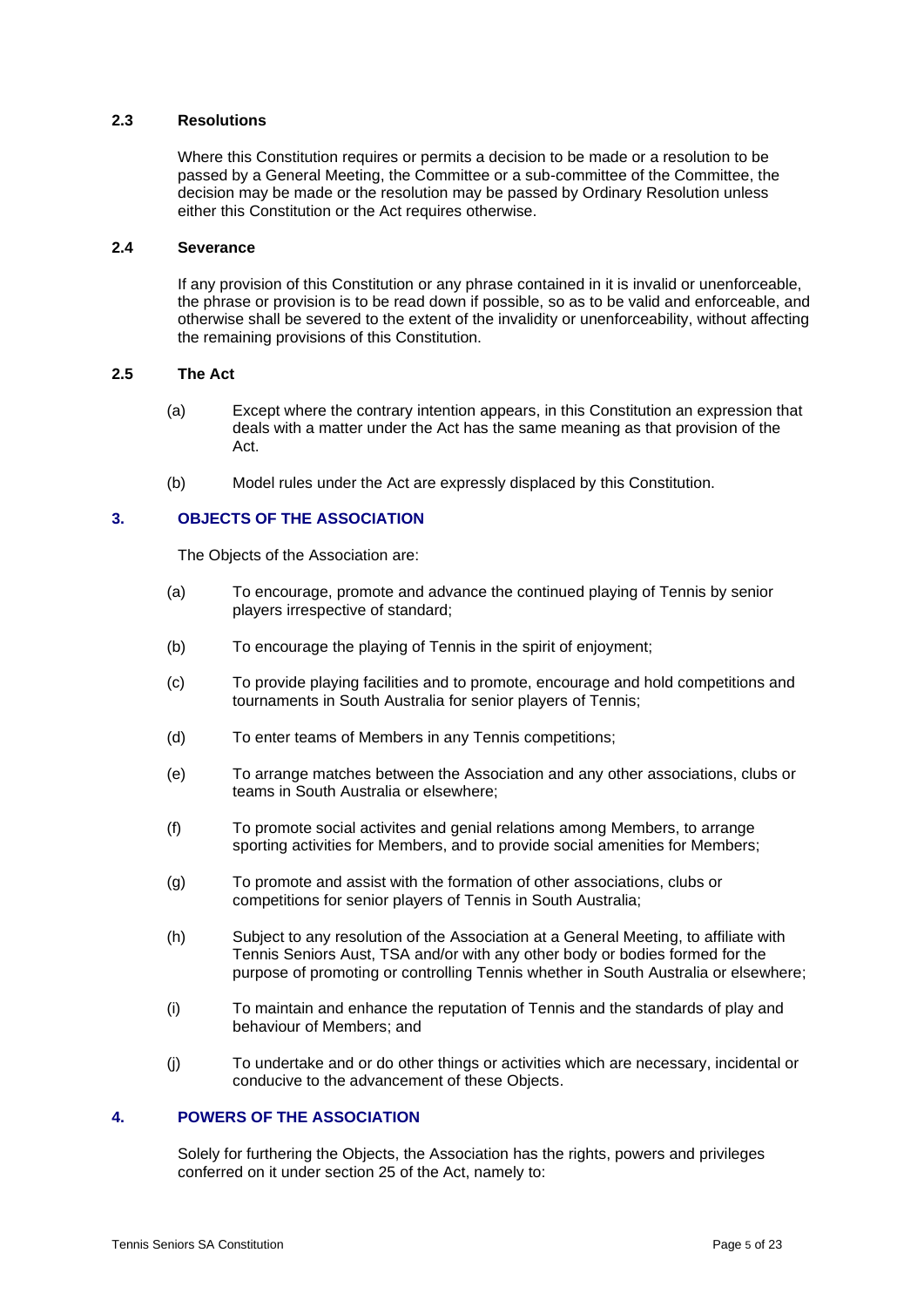- (a) aquire, hold, deal with, and dispose of, any real or personal property;
- (b) administer any property on trust;
- (c) open and operate ADI (*Authorised Deposit-taking Institutions*) accounts;
- (d) invest its moneys-
	- (i) in any security in which trust moneys may, by Act of Parliament, be invested; or
	- (ii) in any other manner authorised by the rules of this Association;
- (e) borrow money upon such terms and conditions as the Association thinks fit;
- (f) give such security for the discharge of liabilities incurred by the Association as the Association thinks fit;
- (g) appoint agents to transact any business of the Association on its behalf; and
- (h) enter into any other contract it considers necessary or desirable.

## <span id="page-5-0"></span>**5. MEMBERSHIP**

#### **5.1 Categories of Members**

The Members of the Association consist of:

- (a) Life Members;
- (b) Ordinary Members;
- (c) Country Members (being Members residing outside the greater metropolitan area of Adelaide);
- (d) Non-playing Members; and
- (e) Honorary Members.

## <span id="page-5-1"></span>**5.2 Admission of Members**

- (a) A candidate for Ordinary, Country or Non-playing membership must be aged 30 years or more as at 31<sup>st</sup> December in the year of their application for membership and must apply to the Committee in writing.
- (b) The application must:
	- (i) be in a form approved by the Committee;
	- (ii) identify the category of membership for which the applicant is applying;
	- (iii) contain full particulars of the name, address, date of birth and contact details, including email address if possible, of the applicant; and
	- (iv) contain any other information prescribed by Regulation for an application for membership.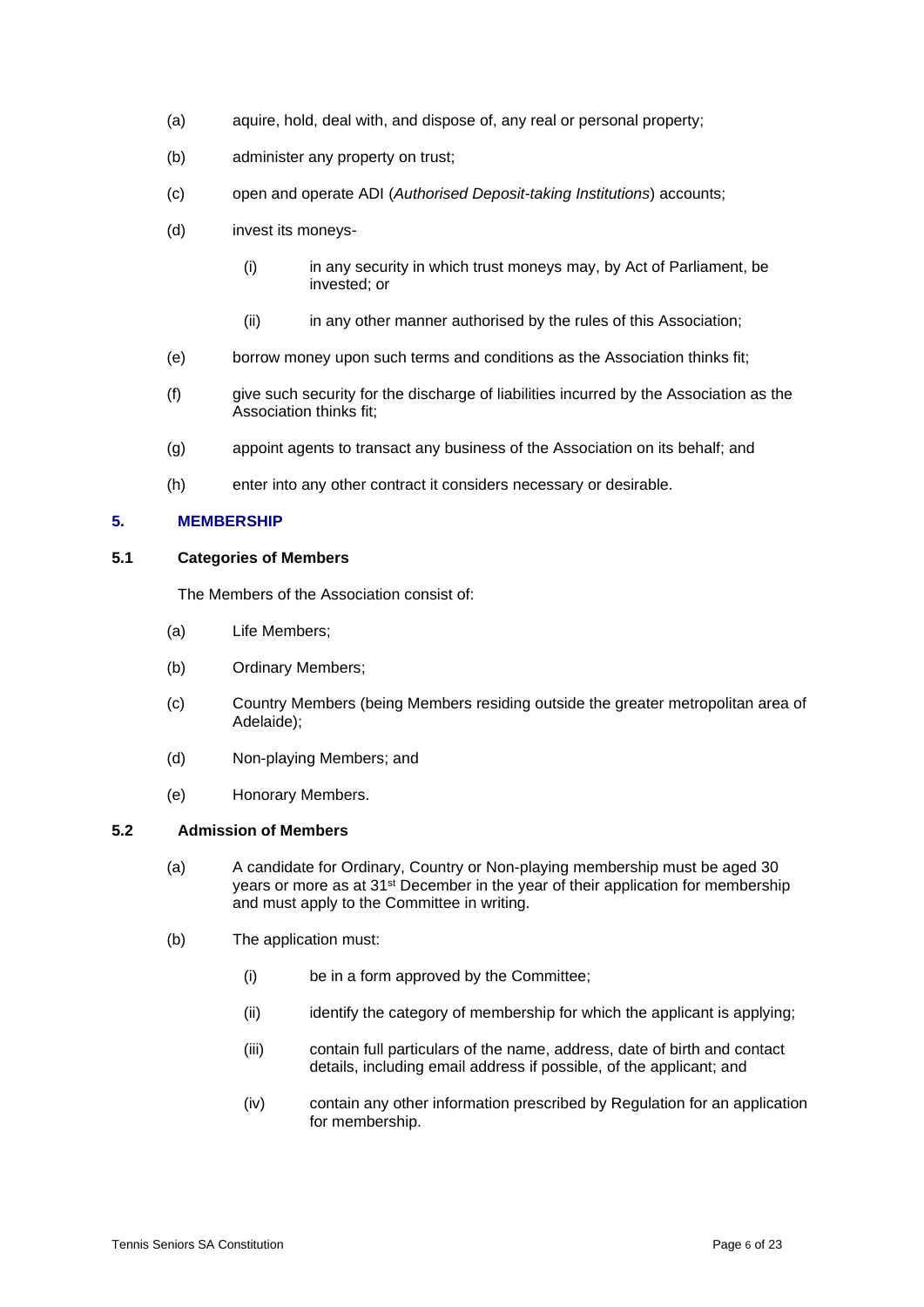## **5.3 Discretion to accept or reject application**

- (a) The Committee Members may accept or reject an application whether the applicant has complied with the requirements in clause [5.2](#page-5-1) or not. The Committee Members are not required, nor can they be compelled to provide, any reason for rejection.
- (b) Membership begins on the later to occur of:
	- (i) acceptance of the application by the Committee Members; or
	- (ii) payment of any fees payable by the new Member.

## **5.4 Renewal**

Ordinary, Country and Non-playing Members must renew their membership annually in accordance with the procedures set down from time to time by the Association, or the Committee, or in any Regulations of the Association.

#### **5.5 Life Members**

- (a) Life Membership is the highest honour that can be bestowed by the Association for longstanding and valued service to the Association and/or Tennis in South Australia.
- (b) Any Member may recommend a person for Life Membership by notice in writing to the Committee. A recommendation made under this clause must include a written report outlining the history of service of the nominee.
- (c) A person may be appointed a Life Member only by Special Resolution put to an Annual General Meeting by the Committee.
- (d) A Life Member has all the rights of an Ordinary Member.
- (e) A Life Member cannot be required to pay fees or subscriptions (other than fees that are required to be paid to play in a team representing the Association).

## **5.6 Honorary Members**

- (a) At its discretion, the Committee may grant Honorary Membership of the Association to:
	- (i) any Patrons or Vice-Patrons of the Association appointed under Clause 34 of this Constitution for the period of their appointment;
	- (ii) a visiting member of any other association, or a visiting member of a team or club participating in any game, match, competition or tournament conducted by the Association, for the duration of the visiting member's participation;
	- (iii) any interstate or overseas visitor, for a period not exceeding 3 months;
	- (iv) any distinguished visitor attending premises or a function of the Association for a special occasion, for such period as the Committee shall determine.
- (b) Honorary members shall not:
	- (i) be required to pay Association subscription or entrance fees;
	- (ii) be entitled to vote at any General Meeting of the Association; and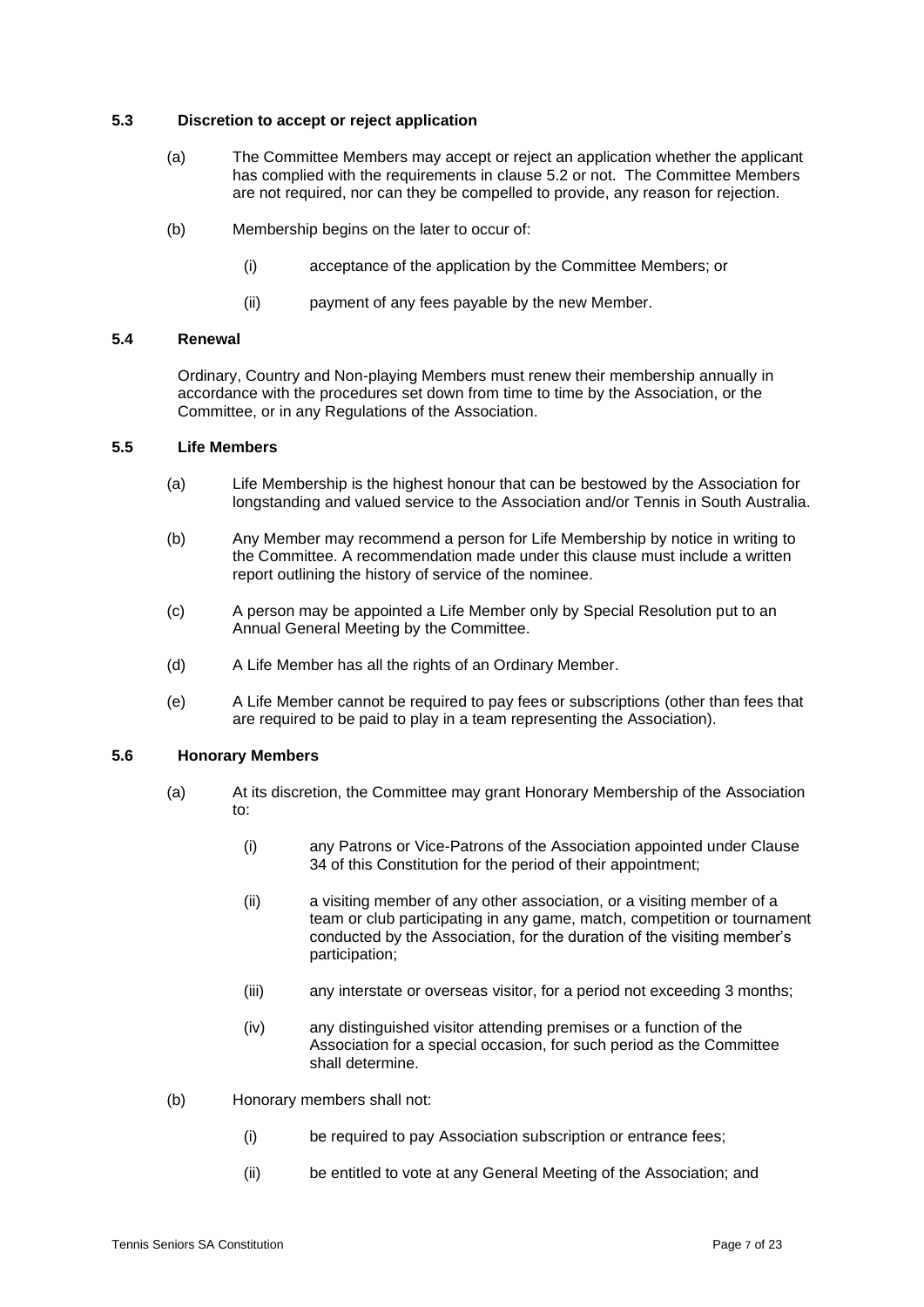(iii) be entitled to serve as a Committee Member.

## **5.7 Obligations of Members**

Each Member must:

- (a) treat all Committee Members, staff, contractors and representatives of the Association and Tennis Seniors Aust, TSA and all those involved with Tennis with respect, decency and courtesy at all times;
- (b) maintain and enhance the standards, quality and reputation of the Association, , TSA and Tennis;
- (c) not act in a manner:
	- (i) unbecoming of a Member or prejudicial to the Objects or the interests or reputation of the Association, Tennis Seniors Aust, TSA or Tennis;
	- (ii) that is likely to bring the Association, Tennis Seniors Aust, TSA or Tennis into disrepute or which might adversely affect or derogate from the standards, quality or reputation of the Association, Tennis Seniors Aust, TSA or Tennis or its maintenance and development; and
- (d) adopt, and assist with the implemention of, such policies as may be developed by the Association in accordance with its Objects.

#### **5.8 Register of Members**

Subject to the Act and confidentiality and privacy laws:

- (a) the Association must keep and maintain a register of Members which shall contain at least;
	- (i) the full name, address, category of membership and date of entry to membership of each Member; and
	- (ii) where applicable, the date of termination of membership of each previous Member.
- (b) the Register may contain such other information as the Committee considers appropriate.
- (c) Members must provide the Association with the details required by the Association to keep the register complete and up to date, and must provide notice of any change in their details to the Association within one month of such change.

#### **5.9 Effect of Membership**

- (a) This Constitution constitutes a binding contract between each of the Members and the Association and each Member is bound by this Constitution, any Regulations and the policies of the Association.
- (b) Each Member is also bound by the rules and regulations governing Tennis competitions in which the Member participates.
- (c) Each Member is entitled to all benefits, advantages, privileges and services of the class of membership to which the Member belongs.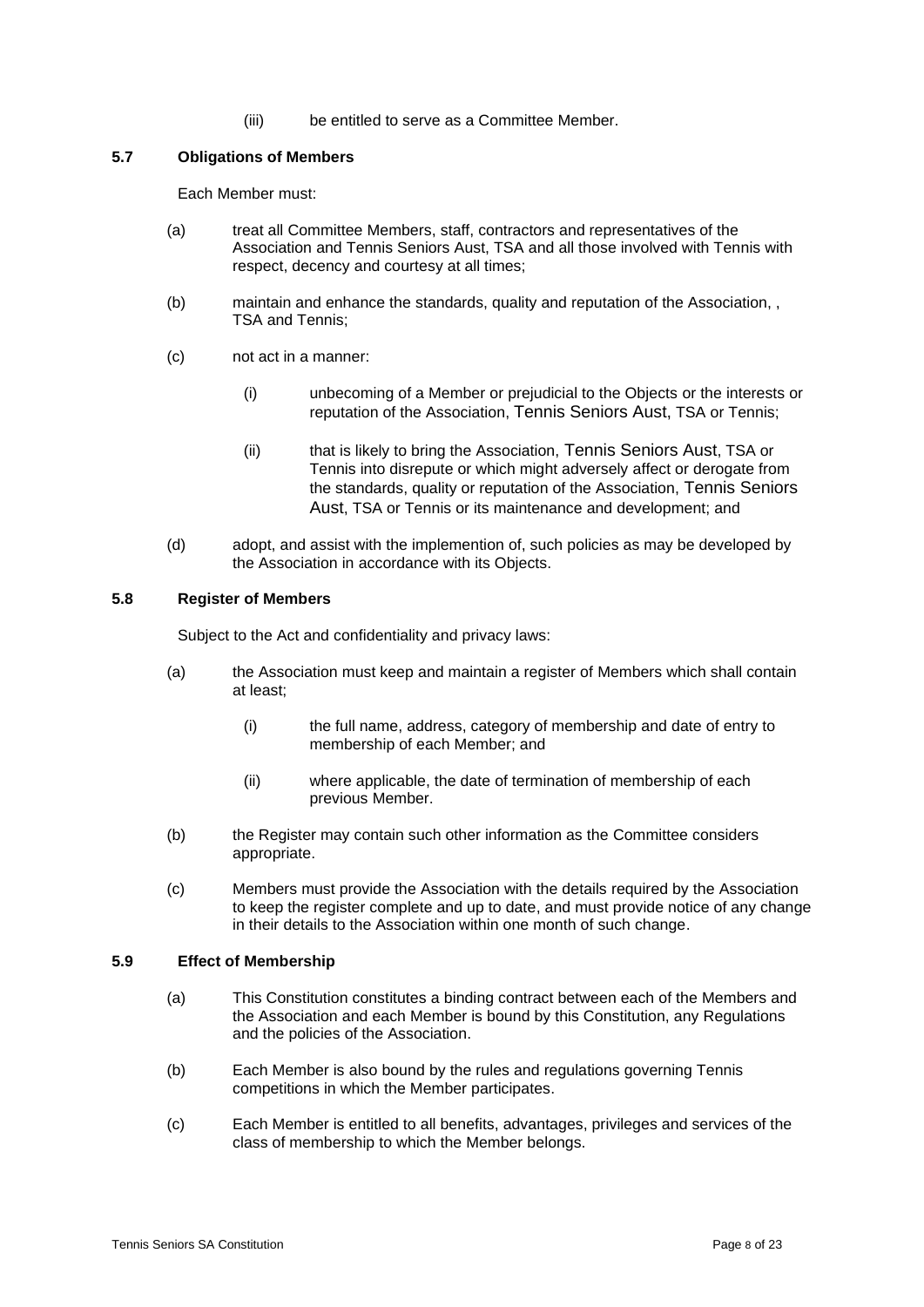## **6. CESSATION OF MEMBERSHIP**

#### **6.1 Death or Resignation of Member**

A Member ceases to be a Member of the Association if:

- (a) the Member dies membership does not succeed to the deceased Member's legal personal representatives; or
- (b) the Member has paid all outstanding fees and subscriptions due to the Association and has given one month's notice in writing to the Association of the Member's resignation from membership.

## **6.2 Discontinuance of Membership for Breach**

- (a) Membership of the Association may be discontinued by the Committee upon breach of any clause of this Consititution or any Regulations or policies of the Association. This includes, but is not limited to, the failure to pay any money owing to the Association within 3 months of the money becoming due, disciplinary matters and failure to comply with any resolutions or determinations made by the Committee or sub-Committee.
- (b) Membership shall not be discontinued under clause 6.2(a) without the Committee first giving the relevant Member sufficient opportunity to explain the breach and/or remedy the breach.
- (c) A Member may not be expelled unless the Member has been afforded natural justice in accordance with the Act and procedural fairness generally.
- (d) Where a Member fails, in the Committee's view, to adequately explain or remedy the breach, that Member's membership may be discontinued under clause 6.2(a). The Association shall give written notice of the discontinuance to the Member.
- (e) The Committee may, in its discretion, convene a judiciary committee under clause [7\(c\)](#page-9-2) to hear and determine an allegation that a Member has materially breached one or more of the Member's obligations under this Constitution or the Regulations and to make recommendations to the Committee about the appropriate consequences of its findings. The Committee may rely on the findings and recommendations of the judiciary committee.

## **6.3 Forfeiture of Rights**

- (a) A Member who ceases to be a Member for whatever reason, shall forfeit all rights in and claims upon the Association and its property and shall not use any property of the Association including Intellectual Property.
- (b) Any Association documents, records, or other property in the possession, custody or control of that Member shall be returned to the Association immediately.

#### **6.4 Amendment of Register**

The membership Register of the Association shall be amended as soon as practicable to record any resignation or discontinuance of membership for any reason.

## **6.5 Member to Re-apply for Membership**

A Member who has resigned under clause 6.1(b) or whose membership has been discontinued under clause 6.2: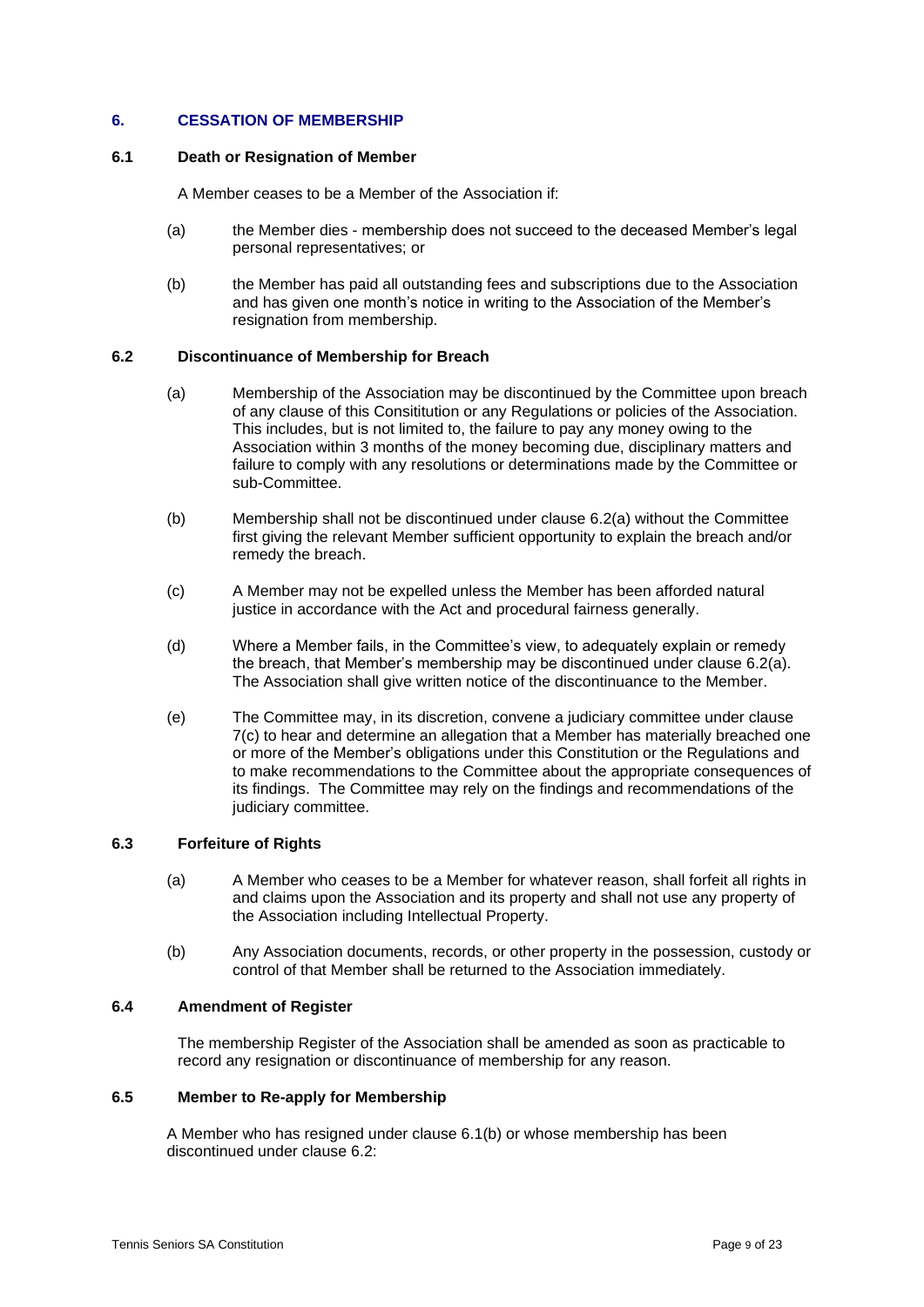- (a) may seek renewal or re-apply for membership in accordance with this Constitution, or at the discretion of the Committee without a written application being required; and
- (b) may be re-admitted as a Member at the discretion of the Committee, with such conditions (if any) as the Committee deems appropriate.

#### **6.6 Refund of Membership Fees**

Membership fees or subscriptions paid by a former Member may, at the Committee's discretion, be refunded on a pro-rata basis to the Member on cessation of the membership.

#### <span id="page-9-3"></span><span id="page-9-0"></span>**7. DISCIPLINE AND DISPUTE RESOLUTION**

- (a) The Committee may make Regulations governing the hearing and determination of internal disputes, protests or complaints by or against Members or participants or the Association or disciplinary matters generally or any other matter involving the enforcement of this Constitution or the Regulations or the policies of the Association against Members or participants or the Association.
- (b) A Regulation made under clause [7\(a\)](#page-9-3) may:
	- (i) provide for one or more judiciary committees or tribunals to hear and resolve cases falling under clause [7\(a\);](#page-9-3)
	- (ii) prescribe penalties for breaches of this Constitution or the Regulations;
	- (iii) invest a judiciary committee or tribunal with power to impose penalties;
	- (iv) and otherwise prescribe the procedures for dealing with cases falling under clause [7\(a\).](#page-9-3)
- <span id="page-9-2"></span>(c) Despite any Regulation made under clause [7\(a\),](#page-9-3) the Committee may itself deal with any disciplinary matter referred to it or appoint a judiciary committee to do so.
- (d) All proceedings relating to cases falling under clause [7\(a\)](#page-9-3) must be conducted according to the rules of natural justice and in accordance with clause 25.

#### <span id="page-9-1"></span>**8. SUBSCRIPTIONS AND FEES**

- (a) The Committee will recommend to Members at the Annual General Meeting an Ordinary Resolution proposing the:
	- (i) annual membership subscriptions for Ordinary, Country and Non-Playing classes of membership; and
	- (ii) any such other fees or levies as the Committee considers prudent for the effective and sustainable management of the affairs of the Association.
- (b) The Committee will determine the time for and manner of payment of the subscriptions, fees and levies authorised at the Annual General Meeting.
- (c) On admission to membership a new Member must pay the current full year's subscription and any entrance fee for the class of membership to which they have applied, unless the Committee agrees to accept payment in instalments.
- (d) The Committee may waive all or part of a Member's subscriptions, fees or levies and may agree terms of payment for a Member different from those applicable to other Members if the Committee is satisfied that there are special reasons to do so.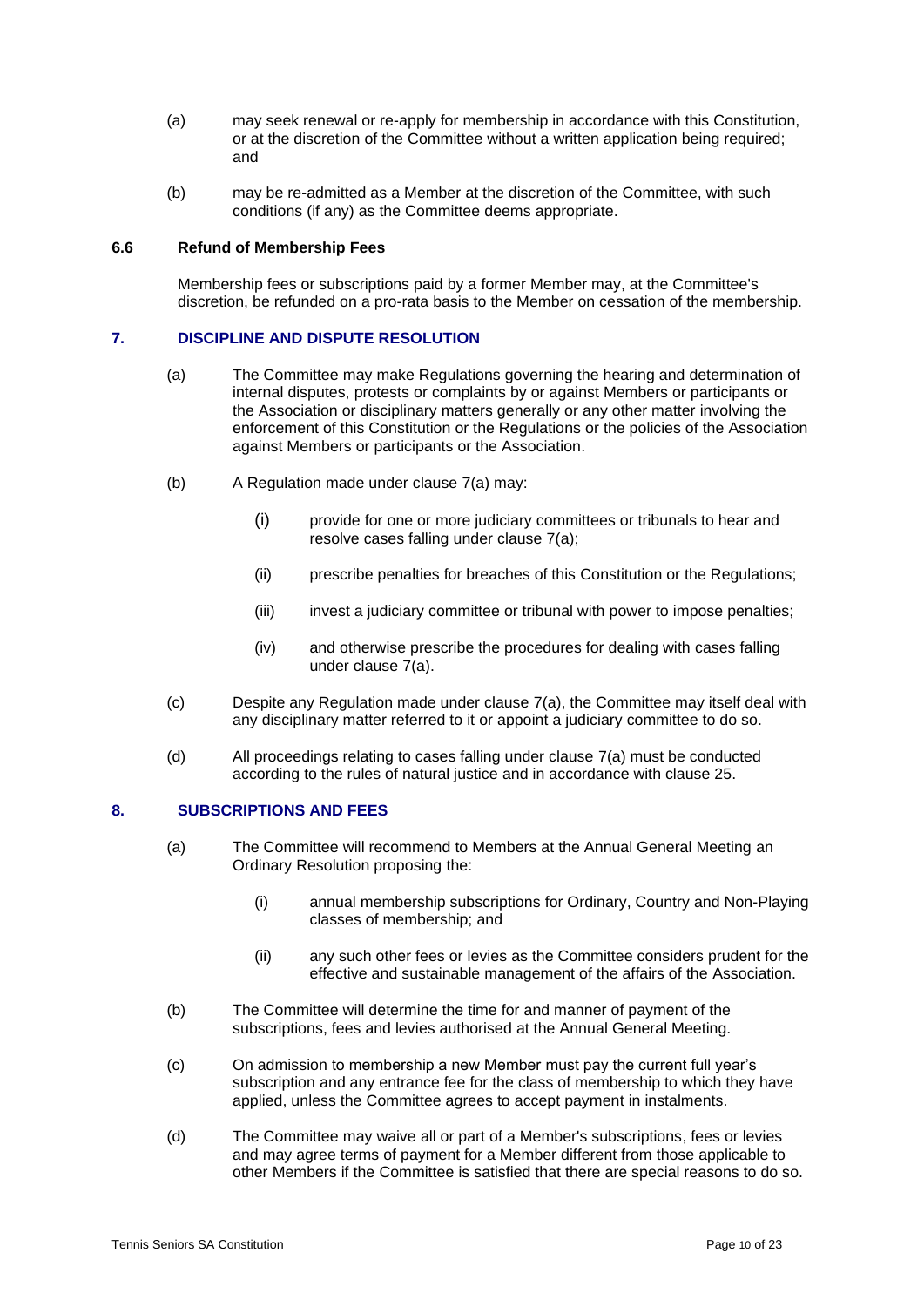## <span id="page-10-0"></span>**9. POWERS AND DUTIES OF THE COMMITTEE**

#### **9.1 General powers of Committee**

- (a) Subject to the Act and this Constitution, the business and affairs of the Association must be managed by the Committee which may exercise all the powers of the Association for that purpose.
- (b) The Committee must perform its functions in the pursuit of the Objects and in the interests of the Association as a whole, having regard to the Association's position in the structure of Tennis in South Australia and its role in supporting the reputation of Tennis in the State.
- (c) The Committee has the authority to interpret the meaning of this Constitution and any Regulations.
- (d) The Committee shall appoint a Public Officer as required by section 56 of the Act.
- (e) If no auditor is appointed at the Annual General Meeting, the Committee must appoint an auditor.
- (f) The Committee shall maintain an insurance policy or policies to protect the Association as far as possible against any liability.
- (g) The Committee may nominate and use such other trading names for the Association as it may determine from time to time.

#### **9.2 Duties of the Committee**

In accordance with section 39A of the Act, the Committee Members must:

- (a) not, in the exercise of their powers or the discharge of their duties, commit an act with intent to deceive or defraud the Association, Members or creditors of the Association or creditors of any other person or for any other fraudulent purpose;
- (b) not make improper use of information acquired by virtue of their position in the Association so as to gain, directly or indirectly, any pecuniary benefit or material advantage for themselves or any other person or so as to cause a detriment to the Association;
- (c) not make improper use of information acquired as a Committee Member so as to gain, directly or indirectly, any pecuniary benefit or material advantage for themselves or any other person or so as to cause a detriment to the Association; and
- (d) at all times act with reasonable care and diligence in the exercise of their powers and the discharge of the duties of their office as Committee Members.

#### **9.3 Limitation**

If the Association has affiliated with Tennis Seniors Aust, TSA and/or with any other association or body formed for the purpose of promoting or controlling Tennis, the Committee may not cause the Association to disaffiliate without an Ordinary Resolution of the Members in General Meeting.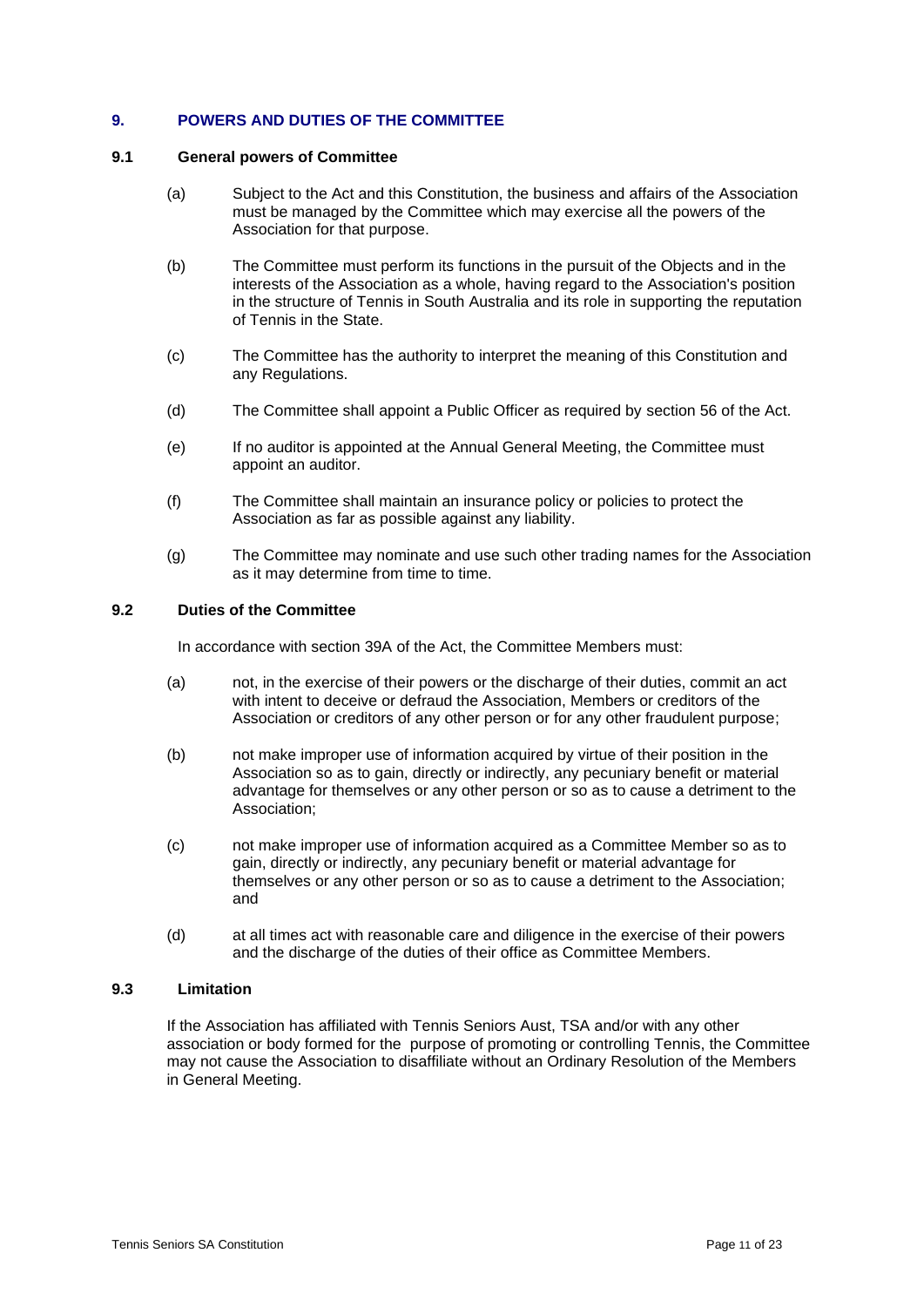## <span id="page-11-0"></span>**10. COMPOSITION OF THE COMMITTEE**

#### **10.1 Composition of the Committee**

The Committee will comprise:

- (a) up to twelve (12) Elected Committee Members elected under clause [11,](#page-11-1) all of whom must be Members; and
- (b) up to five (5) Appointed Committee Members appointed under clause [12.](#page-12-0)

#### **10.2 Portfolios**

The Committee may allocate portfolios to Committee Members, including portfolios designating allocated Committee Members as "Chairperson", "Secretary" and "Treasurer".

## <span id="page-11-1"></span>**11. ELECTED COMMITTEE MEMBERS**

#### **11.1 Nominations**

- (a) The Committee must call for nominations for Elected Committee Members at least thirty (30) days prior to the Annual General Meeting.
- (b) The Committee may, when it calls for nominations, indicate which portfolios on the Committee it wishes to fill, the job descriptions for those portfolios and the qualifications and/or experience it considers desirable for those portfolios.

## **11.2 Form of Nomination**

Nominations must:

- (a) be in writing;
- (b) be in the prescribed form (if any) provided for that purpose;
- (c) be signed by the nominee and at least one other Member;
- (d) disclose any position the nominee holds in the Association, including as a current Committee Member or an employee, and the nominee's class of membership of the Association; and
- (e) be delivered to the Association not less than fourteen (14) days before the date fixed for the Annual General Meeting.

#### **11.3 Elections**

- (a) If the number of nominations received for the Committee does not exceed the number of vacancies to be filled, then those nominated will be declared elected at the Annual General Meeting.
- (b) If there are insufficient nominations received to fill all vacancies on the Committee, nominations for the remaining Elected Committee Member positions may be made from the floor of the Annual General Meeting provided any such nominations are seconded by another Member present at that Annual General Meeting. If the number of nominations received from the floor does not exceed the number of vacancies to be filled, then those nominated will be declared elected at the Annual General Meeting.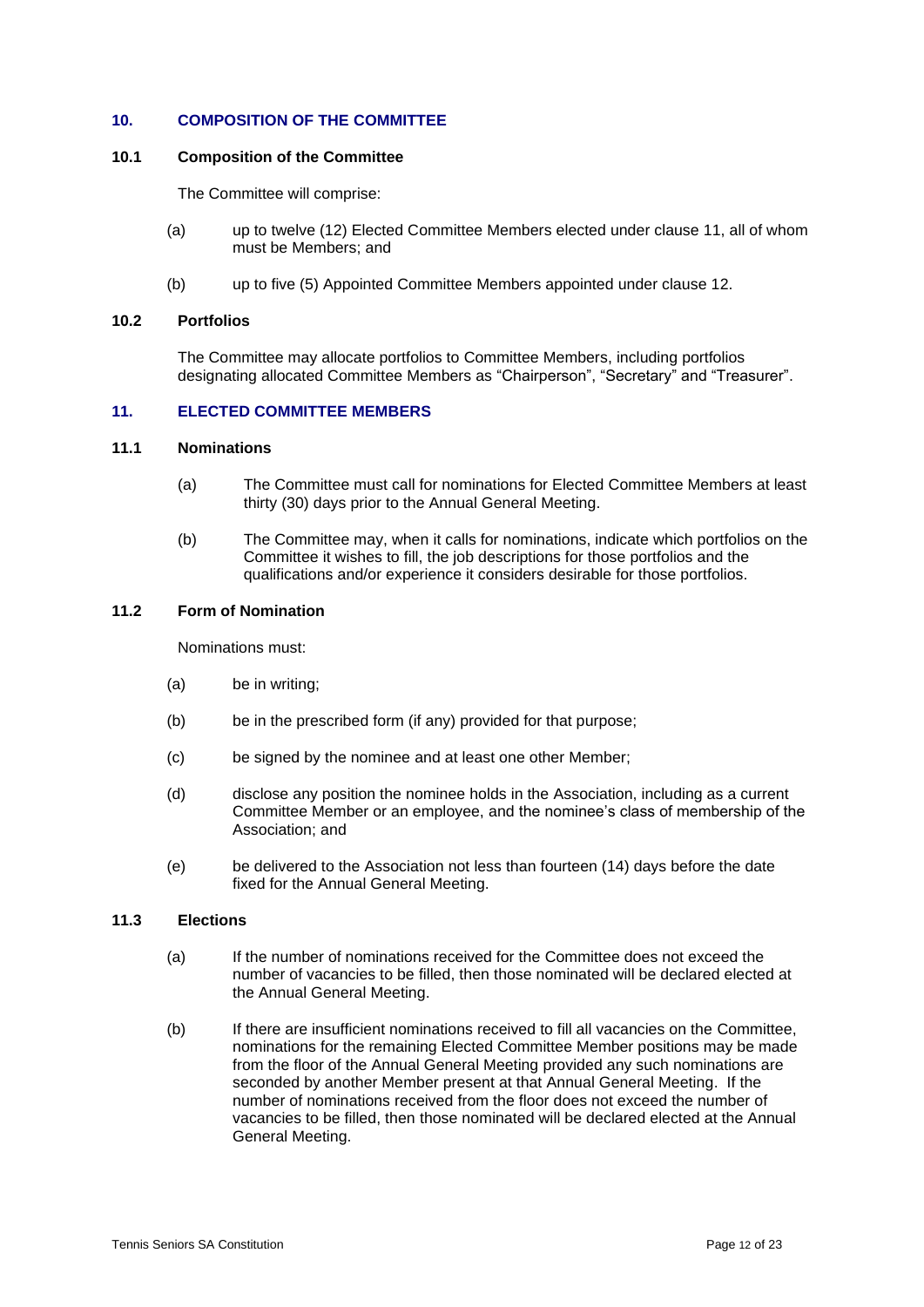- (c) If at any stage the number of nominations for the Committee exceeds the number of vacancies then to be filled, an election must be conducted at the Annual General Meeting.
- (d) Elections must be conducted by secret ballot or in such manner and by such method as may be determined by the Committee from time to time or if the Committee has not made a determination, by the method determined by the chairperson of the Annual General Meeting.
- (e) If at the close of the Annual General Meeting, vacancies on the Committee remain unfilled, the vacant positions will be casual vacancies under clause [13.1.](#page-13-2)

## **11.4 Term of Appointment for Elected Committee Members**

- (a) Subject to clause [11.4\(b\),](#page-12-1) the term of office of each Elected Committee Member begins at the conclusion of the Annual General Meeting at which their election occurs.
- <span id="page-12-1"></span>(b) If the law requires the Elected Committee Member to have a particular qualification or clearance (for example, police clearance), the Elected Committee Member's term will not begin until the qualification or clearance has been established.
- (c) Subject to clause [11.4\(d\),](#page-12-2) the term of office of each Elected Committee Member is approximately two (2) years and ends at the conclusion of the second Annual General Meeting following their election, but the Elected Committee Member is eligible for re-election.
- <span id="page-12-2"></span>(d) At least half of the Elected Committee Members must retire every year. If the number of Elected Committee Members whose term ends in any one year (**Retiring Committee Members**) is less than one half of the number of Elected Committee Members, then an additional number of the Elected Committee Members who are not due to retire (**Non-Retiring Committee Members**) must retire to make up one half.
- (e) If the Non-Retiring Committee Members cannot agree on which of the Non-Retiring Committee Members will retire, it will be determined by ballot.

## <span id="page-12-0"></span>**12. APPOINTED COMMITTEE MEMBERS**

## **12.1 Appointment of Appointed Committee Members**

The Elected Committee Members may appoint up to five (5) Appointed Committee Members.

#### **12.2 Qualifications for Appointed Committee Members**

In appointing Appointed Committee Members, the Elected Committee Members should have regard to which personal skills and experience the Committee thinks will complement the Committee composition.

#### **12.3 Term of Appointment**

- (a) The term of office of each Appointed Committee Member must be fixed by the Elected Committee Members at the time of the Appointed Committee Member's appointment but it cannot exceed two (2) years.
- (b) An Appointed Committee Member whose term of office ends is eligible for reappointment.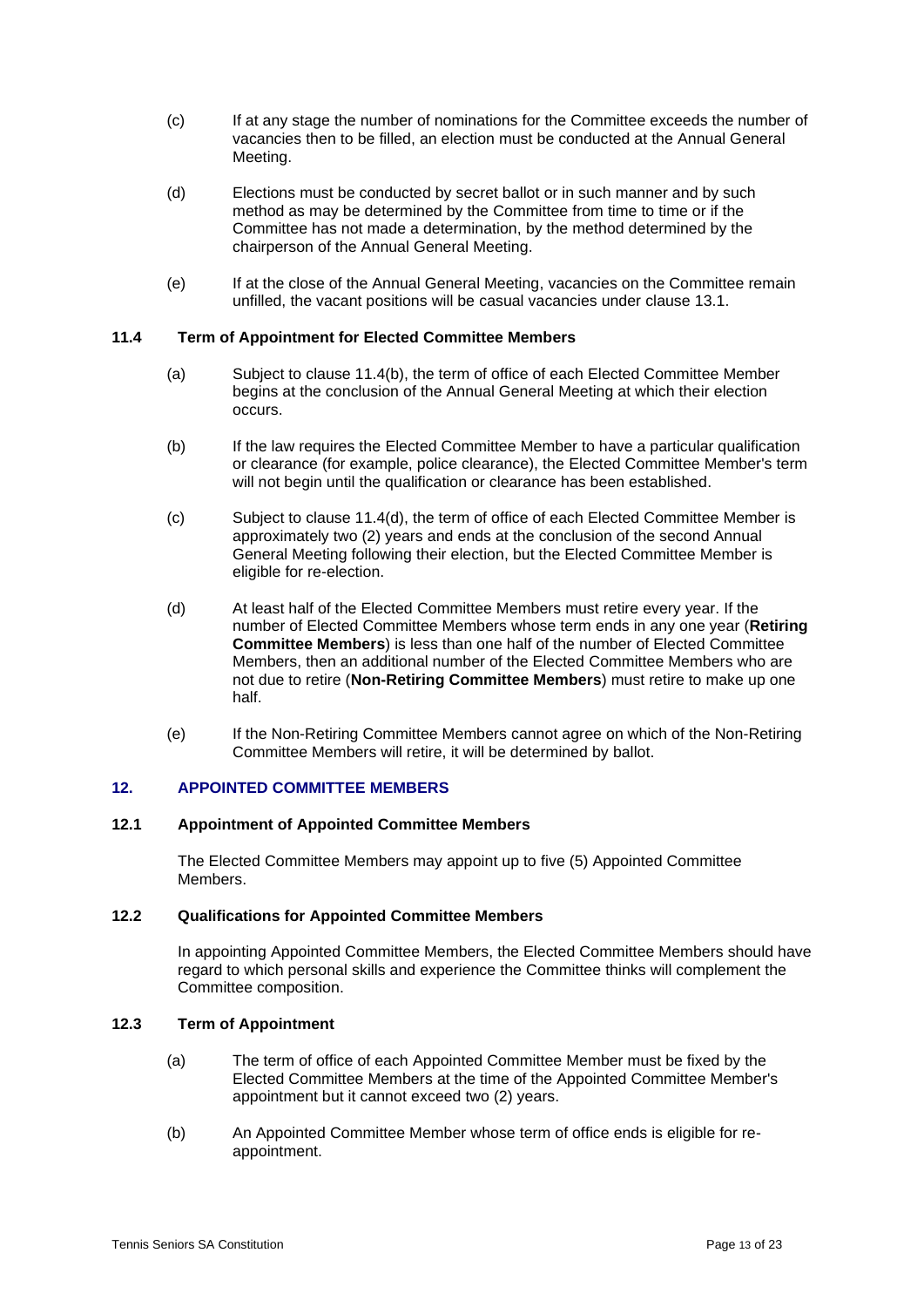## <span id="page-13-0"></span>**13. VACANCIES ON THE COMMITTEE**

#### <span id="page-13-2"></span>**13.1 Casual Vacancies**

Any casual vacancy occurring in the position of Elected Committee Member may be filled by the remaining Elected Committee Members. A person appointed to fill a casual vacancy holds office only until the end of the next Annual General Meeting irrespective of the term of office of the person whom he or she replaces.

#### **13.2 Grounds for Termination of Committee Member**

The office of a Committee Member becomes vacant if the Committee Member:

- (a) dies;
- (b) becomes bankrupt or makes any arrangement or composition with his or her creditors generally;
- (c) is disqualified from office under section 30 of the Act;
- (d) resigns his or her office by notice in writing to the Association;
- (e) is absent without the consent of the Committee from meetings of the Committee held during a period of six (6) months;
- (f) is directly or indirectly interested in any contract or proposed contract with the Association and fails to declare the nature of his or her interest;
- (g) in the case of an Appointed Committee Member, is removed from office by the Elected Committee Members;
- (h) is removed by the Members in General Meeting; or
- (i) would otherwise be prohibited from being a director of a corporation under the *Corporations Act 2001 (Cth)*.

If a Committee Member is removed by resolution of the Members, the Committee Member cannot be reappointed to the Committee as an Appointed Committee Member without a further resolution of Members authorising the appointment.

## **13.3 Committee May Act**

If there are any vacancies on the Committee, the remaining Committee Members may act but, if the number of remaining Committee Members is not sufficient to constitute a quorum at a meeting of the Committee, they may act only for the purpose of increasing the number of Committee Member to a number sufficient to constitute a quorum.

#### <span id="page-13-1"></span>**14. MEETINGS OF THE COMMITTEE**

#### **14.1 Committee to Meet**

- (a) The Committee must meet as often as it considers necessary in every year for the dispatch of business (and must meet at least as often as is required under the Act). Subject to this Constitution, the Committee may adjourn and otherwise regulate its meetings as it thinks fit.
- (b) Any Committee Member may at any time convene a meeting of the Committee on reasonable notice to the other Committee Members.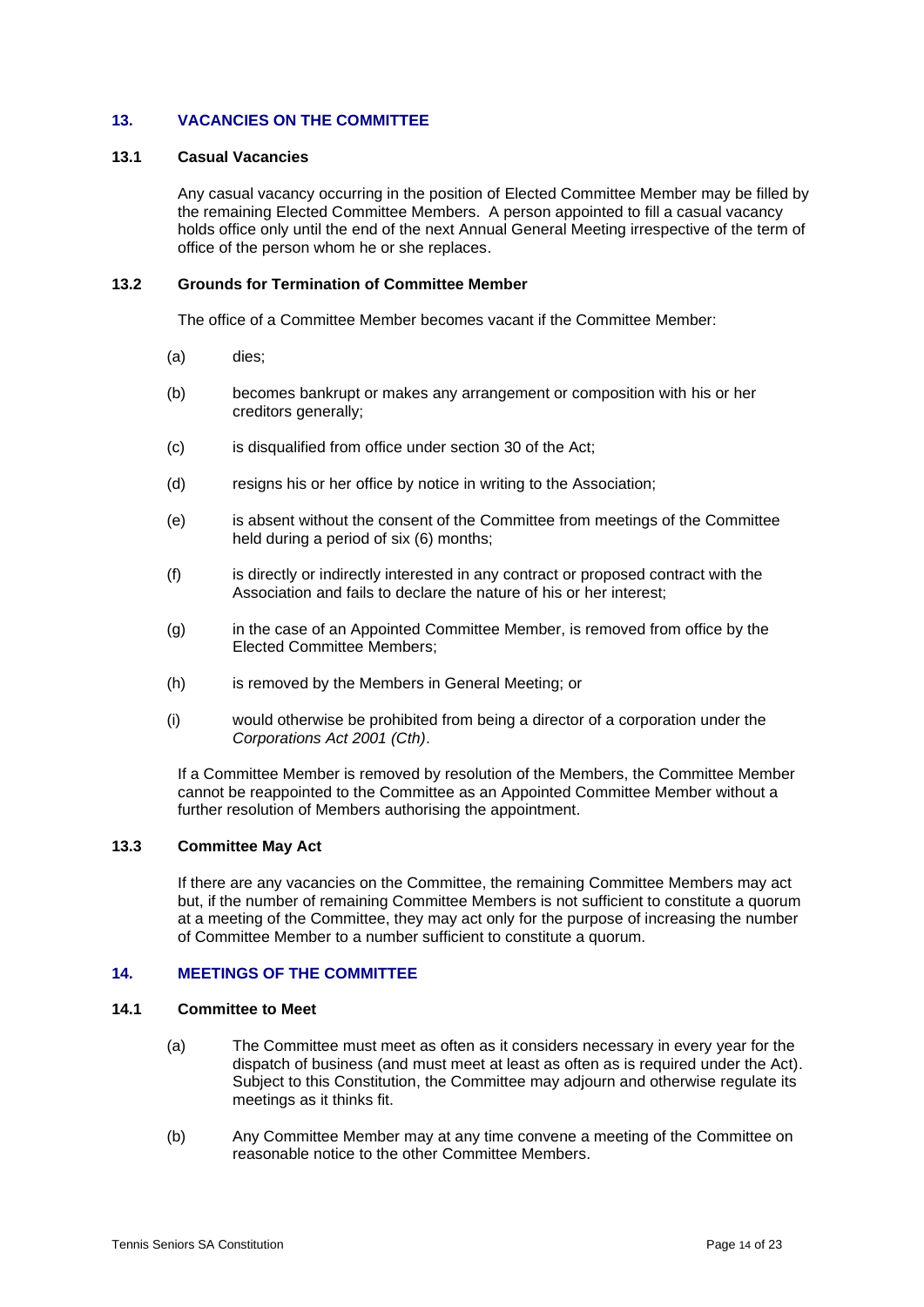## **14.2 Attendance by Telephone**

Any Committee Member may attend a meeting by telephone or other electronic means by which he or she can hear and be heard.

## **14.3 Decisions of Committee**

Subject to this Constitution, questions arising at any meeting of the Committee may be decided by Ordinary Resolution. Each Committee Member, including the Committee Member having the role of chair at that meeting, has one (1) vote on any question. The chair of a Committee Meeting does not have a casting vote.

## <span id="page-14-1"></span>**14.4 Resolutions not in Meeting**

- (a) Subject to clause  $14.4(d)$ , the Committee may pass a resolution without a Committee meeting being held if all the Committee Members entitled to vote on the resolution sign a document containing a statement that they are in favour of the resolution set out in the document. The resolution is passed when the last Committee Member signs.
- (b) For the purposes of clause [14.4\(a\),](#page-14-1) separate copies of a document may be used for signing by those entitled to vote if the wording of the resolution and statement is identical in each copy.
- (c) Any document referred to in this clause may be in the form of a facsimile or electronic transmission.
- <span id="page-14-0"></span>(d) A resolution may not be passed under clause [14.4\(a\)](#page-14-1) if, before it is circulated for voting under clause [14.4\(a\),](#page-14-1) the Committee resolves that it can only be put at a meeting of the Committee.
- (e) A resolution passed under this clause must be recorded in the minute book.

#### **14.5 Quorum**

At meetings of the Committee the number of Committee Members whose presence is required to constitute a quorum is:

- (a) if the number of Committee Members then in office is an even number, half of the number of Committee Members plus one; or
- (b) if the number of Committee Members then in office is an odd number, half of the number of Committee Members rounded up to the next whole number.

## **14.6 President/Chairperson**

The Committee may appoint one of the Committee Members as its president/chairperson. The president/chairperson will act as chair of any Committee meeting or General Meeting at which he or she is present and unless the Committee decides otherwise is the nominal head of the Association. If no president or chairperson has been appointed, or the appointed president or chairperson is not present, or is unwilling or unable to preside at a Committee meeting, the remaining Committee Members must appoint another Committee Member to preside as chair for that meeting only.

## **14.7 Committee Members' Interests**

(a) The Committee Members must comply with sections 31 and 32 of the Act regarding disclosure of interests and voting on contracts in which a Committee Member has an interest.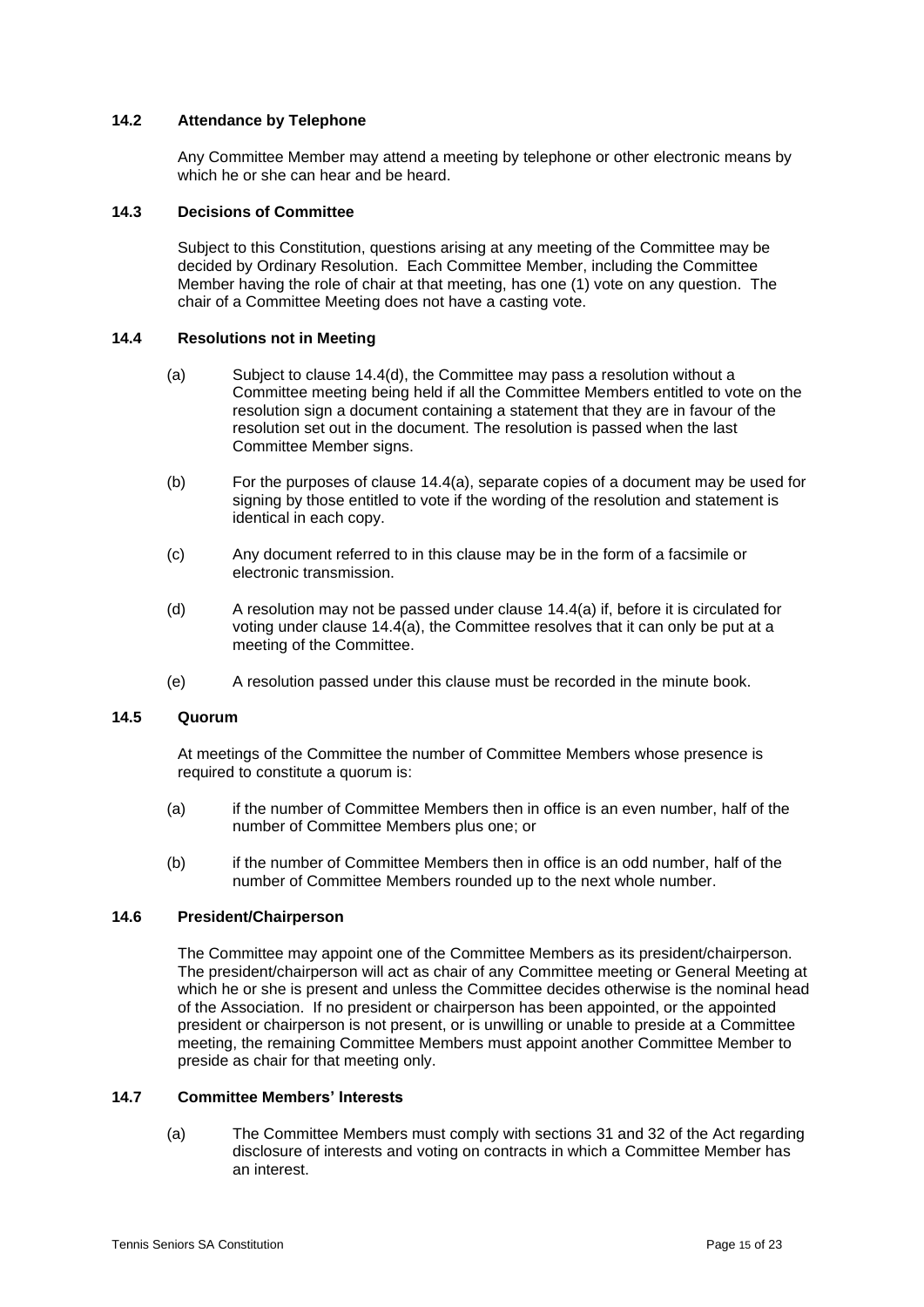- (b) A Committee Member must declare his or her interest in any contractual, selection, disciplinary, or financial matter in which a conflict of interest arises or may arise as soon as the Committee Member becomes aware of that conflict or potential conflict, and must, unless otherwise determined by the Committee, absent themselves from discussions of such matters and shall not be entitled to vote in respect of such matters. If the Committee Member casts a vote, the vote shall not be counted.
- (c) In the event of any uncertainty as to whether it is necessary for a Committee Member to absent themselves from discussions and refrain from voting, the issue should be immediately determined by vote of the Committee. If this is not possible, the matter must be adjourned or deferred.
- (d) If a Committee Member becomes interested in a matter after an agreement is made or a contract entered into, the declaration of interest must be made at the first meeting of the Committee after the Committee Member becomes interested.
- (e) All disclosed interests must be:
	- (i) recorded in the minutes of the relevant Committee meeting; and
	- (ii) disclosed to each Annual General Meeting in accordance with the Act.

## <span id="page-15-0"></span>**15. EXECUTIVE / STAFF**

The Committee may, from time to time, employ, either directly as an employee or via a contract from a service provider, a manager, a coach, and/or other personnel it considers necessary or appropriate, in each case for such period and on such conditions as the Committee determines.

#### <span id="page-15-1"></span>**16. DELEGATIONS**

- (a) The Committee may, in writing, establish subcommittees and delegate to each of them the exercise of the functions of the Committee that are specified in the instrument of delegation, other than:
	- (i) this power of delegation; and
	- (ii) a function that is a function imposed on the Committee by the Act, by any other law, or by resolution of the Association in General Meeting.
- (b) The Committee may delegate the power to operate ADI accounts to not less than (two) 2 of the Elected Committee Members.

## <span id="page-15-2"></span>**17. SEAL**

- (a) The Association will have a Seal on which its corporate name appears in legible characters.
- (b) The Seal may not be used without the express authorisation of the Committee and every use of the Seal must be recorded in the minute books of the Association. The affixing of the Seal must be witnessed by two (2) Committee Members or by one Committee Member and another person authorised by the Committee for that purpose.

## <span id="page-15-4"></span><span id="page-15-3"></span>**18. ANNUAL GENERAL MEETING**

(a) An Annual General Meeting of the Association must be held in accordance with the Act and this Constitution and on a date and at a venue to be determined by the Committee.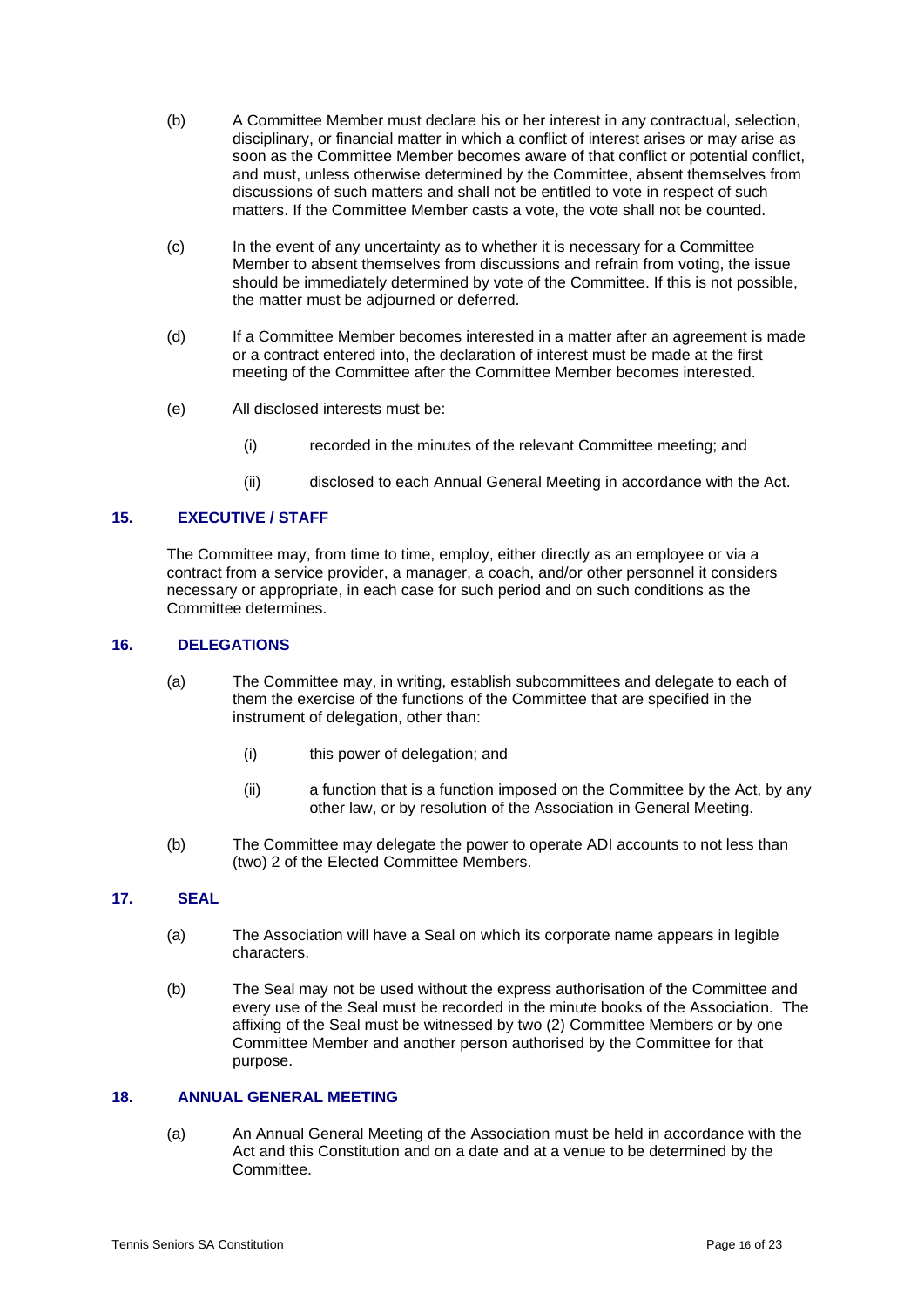(b) All General Meetings other than the Annual General Meeting will be Special General Meetings.

#### <span id="page-16-0"></span>**19. SPECIAL GENERAL MEETINGS**

#### **19.1 Special General Meetings may be held**

The Committee may, whenever it thinks fit, convene a Special General Meeting of the Association.

## <span id="page-16-3"></span>**19.2 Requisition of Special General Meetings**

- (a) On the requisition in writing of not less than seven and one-half per cent (7.5%) of the total number of Members, the Committee must, within one month after the receipt of the requisition convene a Special General Meeting for the purpose specified in the requisition.
- (b) Every requisition for a Special General Meeting must be signed by requisitioning Members, state the purpose of the meeting and be sent to the Association. The requisition may consist of several documents in a like form, each signed by one or more of the Members making the requisitions.
- (c) If the Committee does not cause a Special General Meeting to be held within one month after the receipt of the requisition, the Members making the requisition may convene a Special General Meeting to be held not later than three (3) months after the receipt of the requisition.
- (d) A Special General Meeting convened by Members under this Constitution must be convened in the same manner, or as nearly as practical to the same manner, as a meeting convened by the Committee and for this purpose the Committee must ensure that the Members making the requisition are supplied free of charge with particulars of the Members entitled to receive a notice of meeting. The reasonable expenses of convening and conducting such a meeting must be borne by the Association.

## <span id="page-16-1"></span>**20. ATTENDANCE AND VOTING AT GENERAL MEETINGS**

- (a) Each Member, except an Honorary Member, is entitled to attend and vote at General Meetings.
- (b) Each of the Committee Members and the auditor (if any) is entitled to attend General Meetings, but the auditor and any Appointed Committee Members are not entitled to vote unless they are a Member.

## <span id="page-16-2"></span>**21. NOTICE OF GENERAL MEETING**

- (a) Notice of every General Meeting must be given to every Member (excepting Honorary Members), the auditor and the Committee Members by the means authorised in clause [33.](#page-21-0)
- (b) A notice of a General Meeting must specify the place, day and hour of the meeting and state the nature and order of the business to be transacted at the meeting.
- (c) At least twenty-one (21) days' notice of a General Meeting must be given to those Members entitled to receive notice, together with:
	- (i) the agenda for the meeting;
	- (ii) any notice of motion received from Members entitled to vote.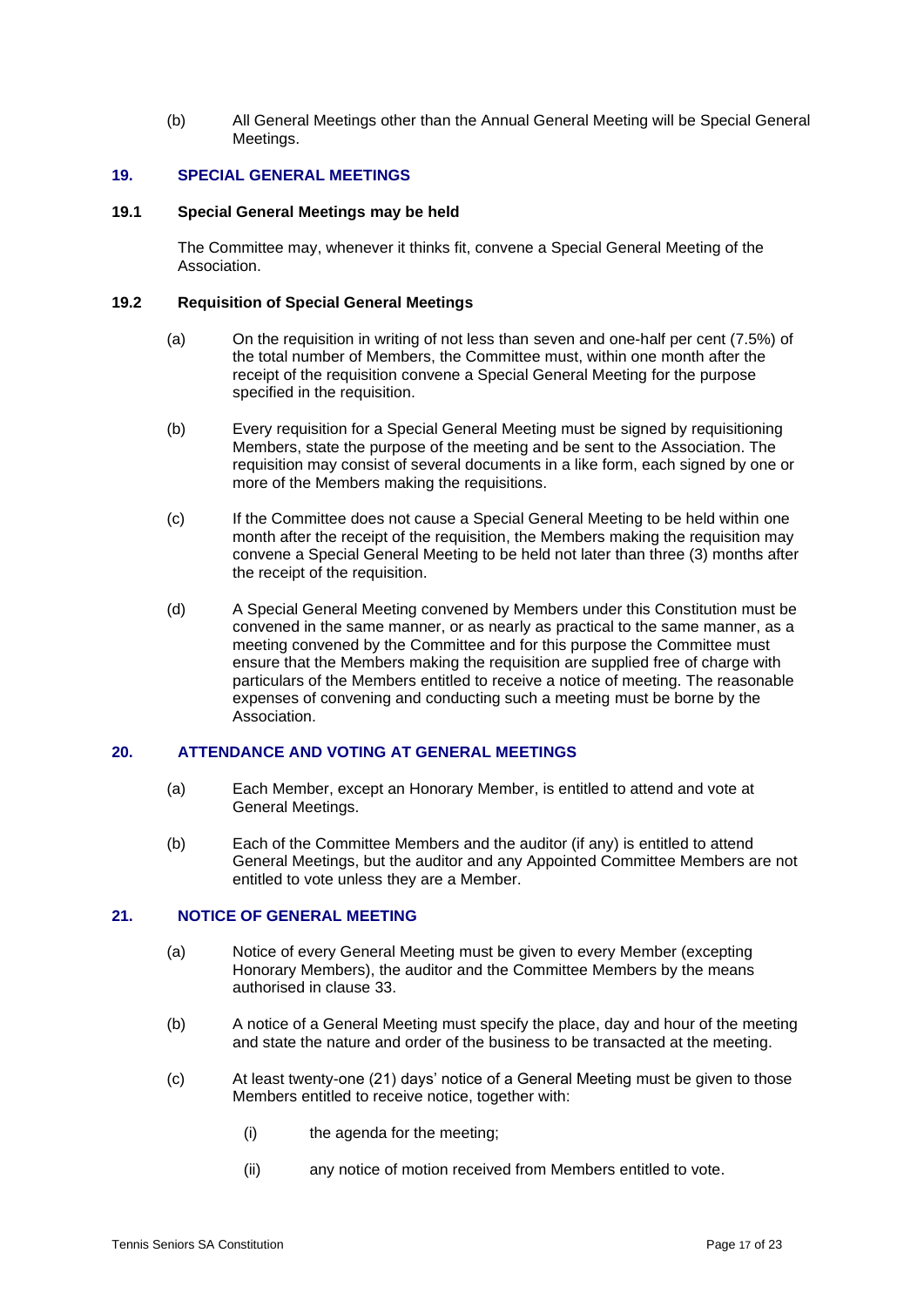## <span id="page-17-2"></span><span id="page-17-0"></span>**22. BUSINESS**

- (a) The ordinary business to be transacted at the Annual General Meeting includes the consideration of accounts and the reports of the Committee and auditors, the election of Committee Members under this Constitution, fixing the annual membership Subscriptions, honoraria and any other fees or levies recommended by the Committee, and the appointment of the auditors.
- (b) All business that is transacted at a General Meeting or an Annual General Meeting, other than those matters referred to in clause [22](#page-17-0)[\(a\),](#page-17-2) is special business.
- (c) No business other than that stated on the notice for a General Meeting may be transacted at that meeting.

## <span id="page-17-1"></span>**23. PROCEEDINGS AT GENERAL MEETINGS**

#### **23.1 Quorum**

No business may be transacted at any General Meeting unless a quorum is present at the time when the meeting proceeds to business. Subject to clause [23.3\(a\)\(ii\),](#page-17-3) a quorum for General Meetings is five (5) Members.

## **23.2 Chairperson to preside**

If a president or chairperson has been appointed by the Committee, such president or chairperson will, subject to this Constitution, preside as chairperson at every General Meeting except:

- (a) in relation to any election for which the president or chairperson of the Committee is a nominee; or
- (b) where the president or chairperson of the Committee has a conflict of interest.

If there has been no person appointed as president or chairperson of the Committee, or the appointed president or chairperson is not present or is unwilling or unable to preside, the Members present must appoint another Committee Member to preside as chair for that meeting only.

## <span id="page-17-4"></span>**23.3 Adjournment of meeting**

- (a) If within half an hour from the time appointed for the General Meeting a quorum is not present, the meeting must be adjourned, either until the same day in the next week at the same time and place, or to such other day, time and place as the chair of the meeting determines. If at the adjourned meeting a quorum is not present within half an hour from the time appointed for the adjourned meeting
	- (i) if the meeting was convened on the requisition of Members under clause [19.2,](#page-16-3) the meeting will lapse; and
	- (ii) in any other case, those Members present will constitute a quorum.
- <span id="page-17-3"></span>(b) The chair of the meeting may, with the consent of any meeting at which a quorum is present, and must, if directed by the meeting, adjourn the meeting from time to time and from place to place but no business may be transacted at any adjourned meeting other than the business left unfinished at the meeting from which the adjournment took place.
- <span id="page-17-5"></span>(c) When a meeting is adjourned for thirty (30) days or more, notice of the adjourned meeting must be given as in the case of an original meeting.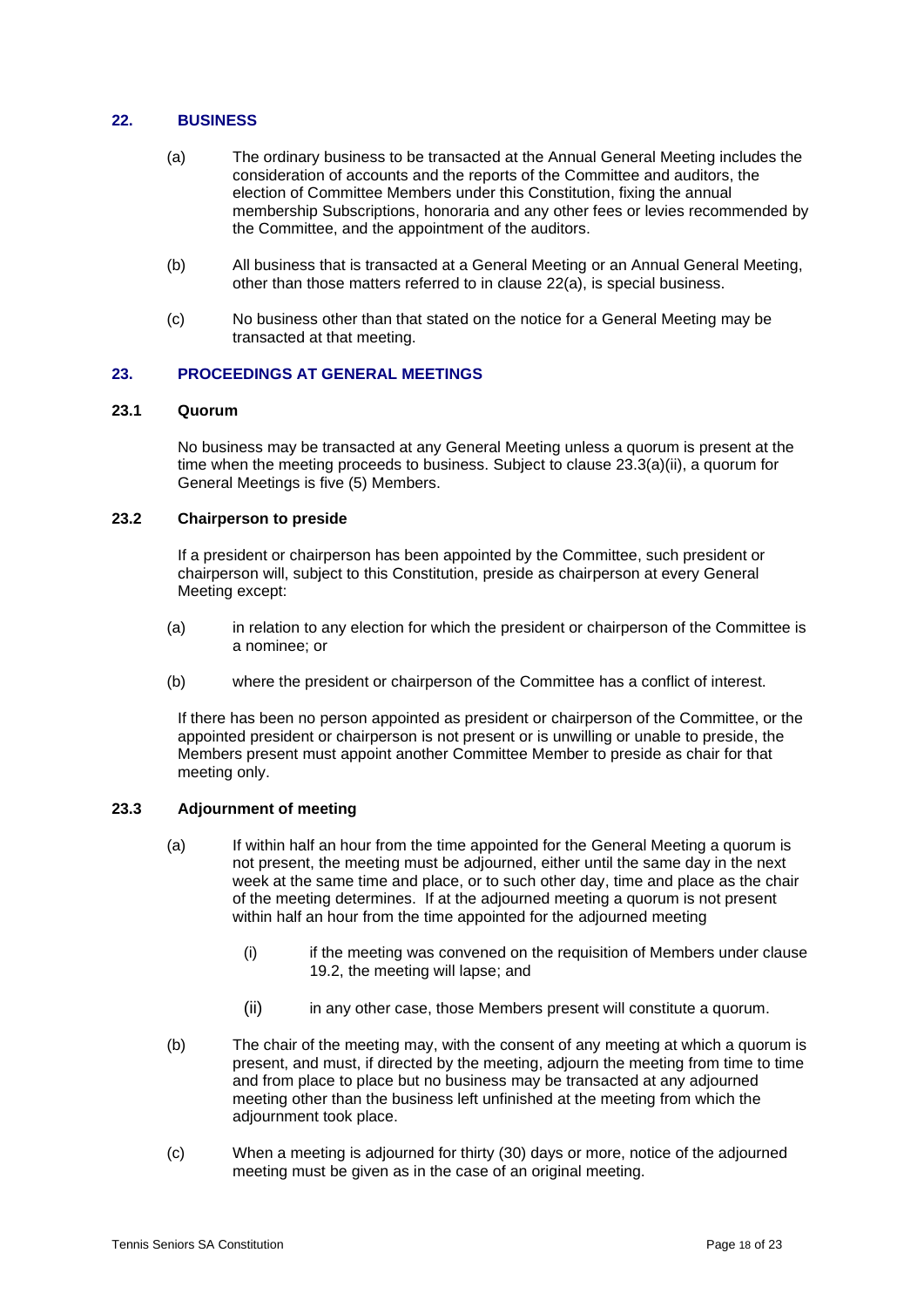(d) Except as provided in clause [23.3](#page-17-4)[\(c\),](#page-17-5) it is not necessary to give any notice of an adjournment or the business to be transacted at any adjourned meeting.

## **23.4 Voting Procedure**

At any meeting a resolution put to the vote of the meeting will be decided on a show of hands unless a poll is (before or on the declaration of the result of the show of hands) demanded by:

- (a) the chair of the meeting; or
- (b) a simple majority of Members present at the meeting.

#### **23.5 Recording of Determinations**

A declaration by the chairperson that a resolution has on a show of hands been carried or carried unanimously or by a particular majority or lost and an entry to that effect in the book containing the minutes of the proceedings of the Association is conclusive evidence of the fact without proof of the number of the votes recorded in favour of or against the resolution.

## <span id="page-18-0"></span>**24. VOTING AT GENERAL MEETINGS**

## **24.1 Members entitled to vote**

- (a) Each Member is entitled to one (1) vote at General Meetings.
- (b) At the discretion of the Committee, a Member shall be entitled to appoint in writing another Member of the Association to be their proxy and attend and vote at any Meeting of the Association.

## **24.2 Chairperson may not exercise casting vote**

The chair of a General Meeting does not have a casting vote.

## <span id="page-18-1"></span>**25. DISPUTE RESOLUTION PROCEDURE**

- (a) The dispute resolution procedure set out in this clause applies to disputes between a Member and:
	- (i) another Member; or
	- (ii) the Association.
- (b) The parties to the dispute must meet and discuss the matter in dispute, and, if possible, resolve the dispute within fourteen (14) days after the dispute comes to the attention of all parties.
- (c) If the parties are unable to resolve the dispute at the meeting or if a party fails to attend that meeting, then any party may, within ten (10) days after the scheduled meeting, refer the dispute to TSA, which may refer the matter to an external agency, including the State Sport Dispute Centre, for resolution.
- (d) The Committee may prescribe additional grievance procedures in Regulations consistent with or in addition to this Rule [25.](#page-18-1)
- (e) In this clause 'Member' includes any former Member who was a Member not more than six months before the dispute occurred.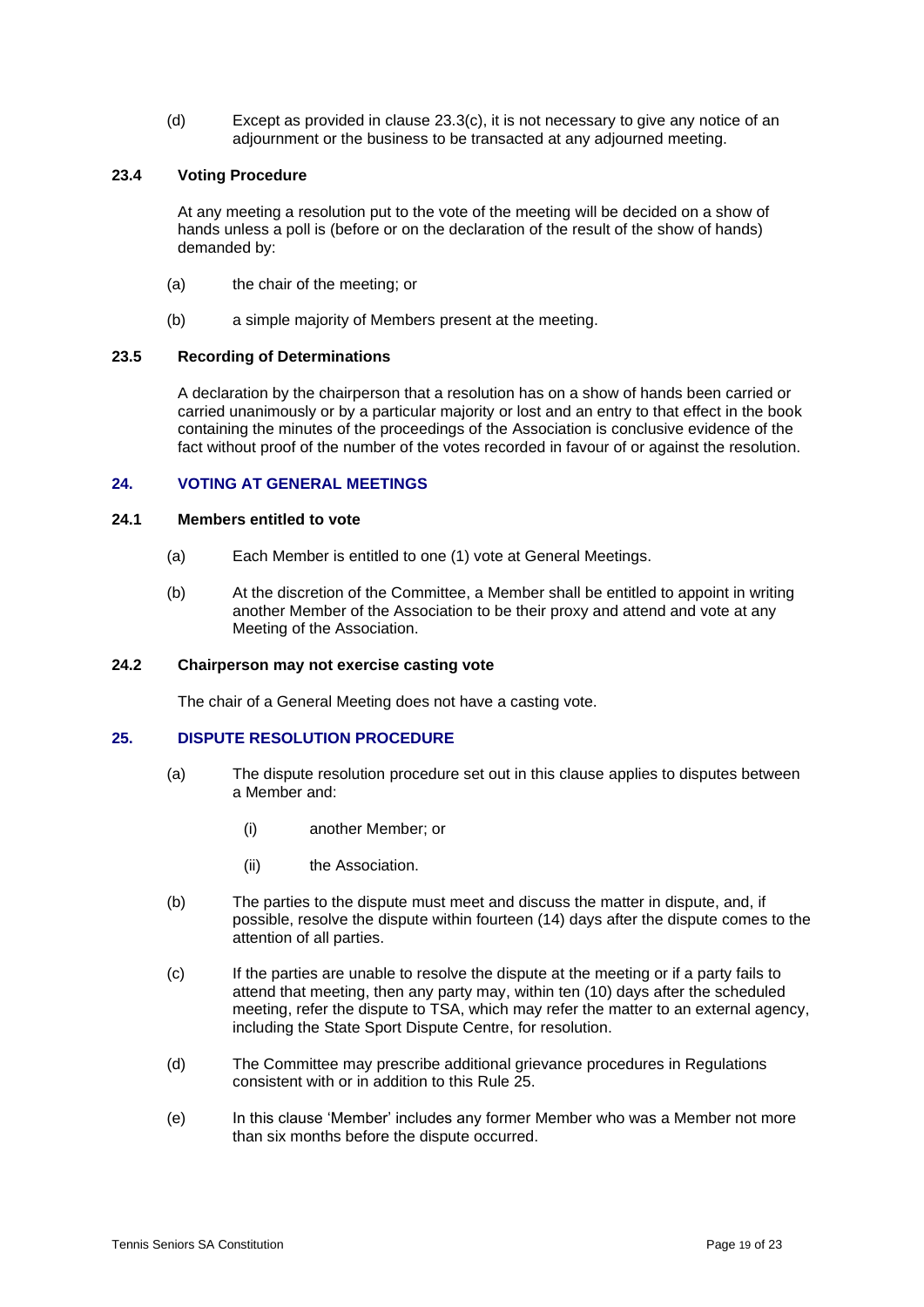## <span id="page-19-0"></span>**26. RECORDS AND ACCOUNTS**

The Association must comply with its obligations under of the Act in respect of accounts, records and minutes.

- (a) The financial year of the Association shall commence on 1st July in one year and end on 30<sup>th</sup> June in the following calendar year.
- (b) In addition to all obligations under the Act, the Association shall keep and retain such accounting records as are necessary to correctly record and explain the financial transactions and position of the Association, and shall provide the accounting records for the financial year for consideration at each Annual General Meeting.

#### <span id="page-19-1"></span>**27. AUDITOR**

- (a) A qualified auditor must be appointed at each Annual General Meeting as the Association's auditor (**Auditor**) for the then current Financial Year.
- (b) Any vacancy occurring during the year in the office of Auditor must be filled by the Committee appointing a new Auditor.
- (c) The Auditor has power at any time to call for the production of all books, accounts and other documents relating to the affairs of the Association.

## <span id="page-19-2"></span>**28. APPLICATION OF INCOME**

- <span id="page-19-5"></span>28.1 The income and property of the Association must be applied solely towards the promotion of the Objects.
- <span id="page-19-6"></span>28.2 Except as prescribed in this Constitution or the Act, no portion of the income or property of the Association may be paid or transferred, directly or indirectly or whether by way of dividend, bonus or otherwise, to any Member or any Associate of a Member.
- <span id="page-19-7"></span>28.3 Subject to clause [28.4,](#page-19-4) nothing in clauses [28.1](#page-19-5) or [28.2](#page-19-6) prevents a payment in good faith to any Member:
	- (a) in accordance with clauses [3](#page-4-0) and [28.1](#page-19-5) where that Member is a not-for-profit entity with a similar purpose to the Association;
	- (b) for any services actually rendered to the Association whether as an employee, Committee Member or otherwise;
	- (c) for goods supplied to the Association in the ordinary and usual course of operation;
	- (d) for interest on money borrowed from any Member;
	- (e) for rent for premises demised or let by any Member to the Association;
	- (f) for any reasonable out-of-pocket expenses incurred by the Member on behalf of the Association.
- <span id="page-19-4"></span>28.4 No payment made under clause [28.3](#page-19-7) may exceed the amount ordinarily payable between ordinary commercial parties dealing at arm's length in a similar transaction.

#### <span id="page-19-3"></span>**29. WINDING UP**

Subject to this Constitution, the Association may be wound up or deregistered in accordance with the Act.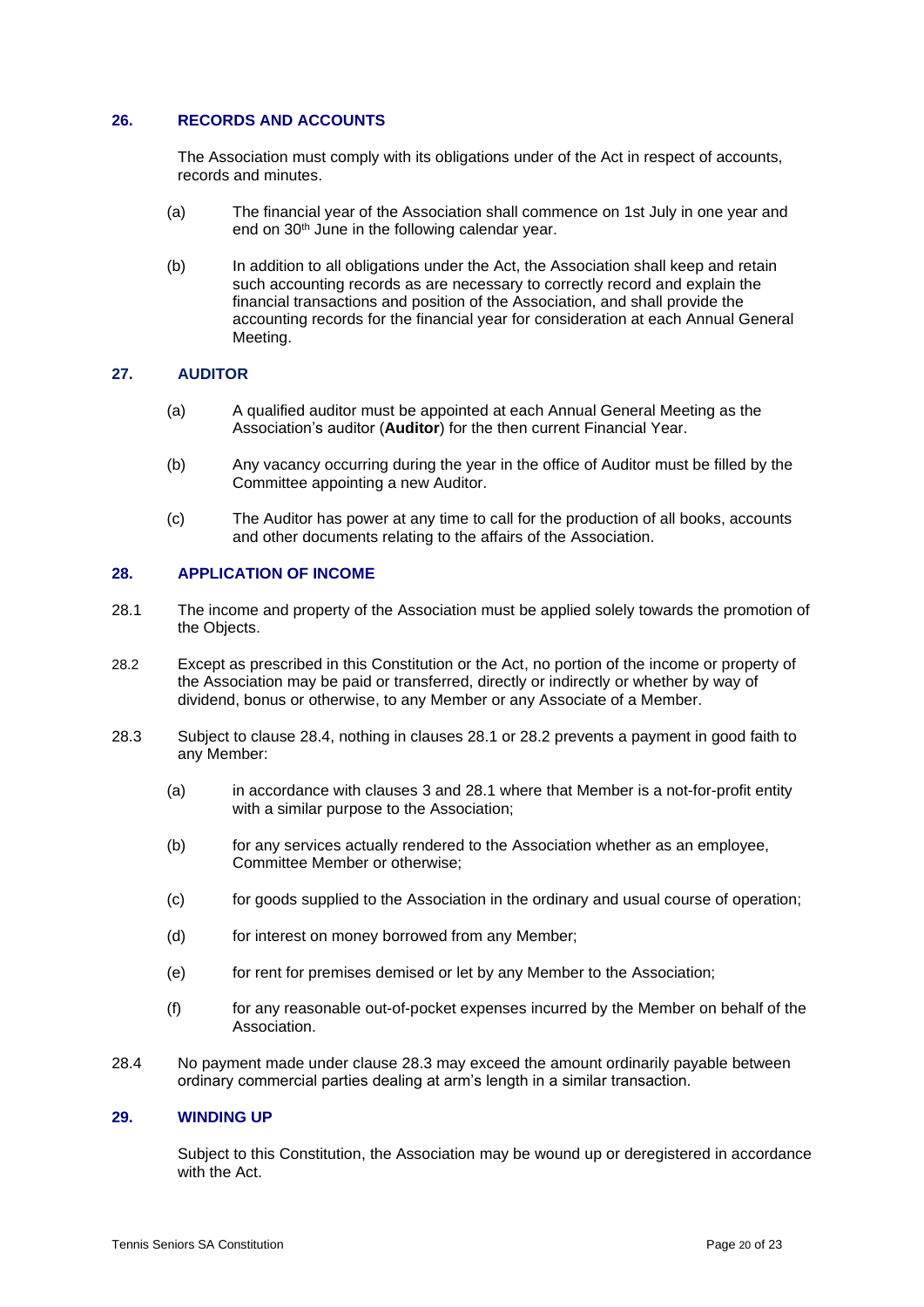#### <span id="page-20-3"></span><span id="page-20-0"></span>**30. DISTRIBUTION OF ASSETS ON WINDING UP**

- (a) If, on winding up, dissolution or deregistration of the Association and after satisfaction of all the Association's debts and liabilities, there remain surplus assets (as defined in the Act) those surplus assets must not be paid to or distributed amongst the Members but must be distributed to another organisation or organisations which has objects similar to the Objects and a constitution which prohibits the distribution of income and property to Members.
- (b) The organisation or organisations to whom the distribution is to be made under clause [30\(a\)](#page-20-3) may be determined by the Members in General Meeting at or before the time of winding up, dissolution or deregistration, and in default a determination by the Members, by a judge of the Supreme Court of South Australia or any other Court that has jurisdiction in the matter.

## <span id="page-20-1"></span>**31. CONSTITUTION**

#### **31.1 Alteration of Constitution**

- (a) Subject to clause [31.1\(b\),](#page-20-4) this Constitution may be repealed or altered or a new provision may be added by Special Resolution passed at a duly convened General Meeting.
- <span id="page-20-4"></span>(b) If, in the opinion of the Committee, it is necessary to amend this Constitution:
	- (i) to achieve or maintain affiliation of the Association with Tennis Seniors Aust, TSA or such other body or association with which the Association is or wishes to become affiliated;
	- (ii) to comply with the constitution and regulations of Tennis Seniors Aust, TSA or such other body or association with which the Association is or wishes to become affiliated; or
	- (iii) to achieve or maintain a particular tax status,

the Committee may, by Ordinary Resolution, make the amendments that it considers necessary for the purpose.

## <span id="page-20-2"></span>**32. REGULATIONS**

## **32.1 Committee to formulate Regulations**

The Committee may make and amend rules, regulations, by-laws or policies (**Regulations)**  for the proper advancement, management and administration of the Association, the advancement of the purposes of the Association and Tennis in South Australia as it thinks necessary or desirable, including without limitation regulations governing:

- (a) the conduct of Association competitions or events (including but not limited to the rules of competition and codes of conduct);
- (b) the conduct of meetings;
- (c) the resolution of disputes;
- (d) discipline of Members for breaches of this Constitution or the Regulations; and
- (e) any other matter in respect of which this Constitution authorises the Committee to make Regulations or which the Committee considers is necessary or appropriate for the good governance of the Association and its affairs.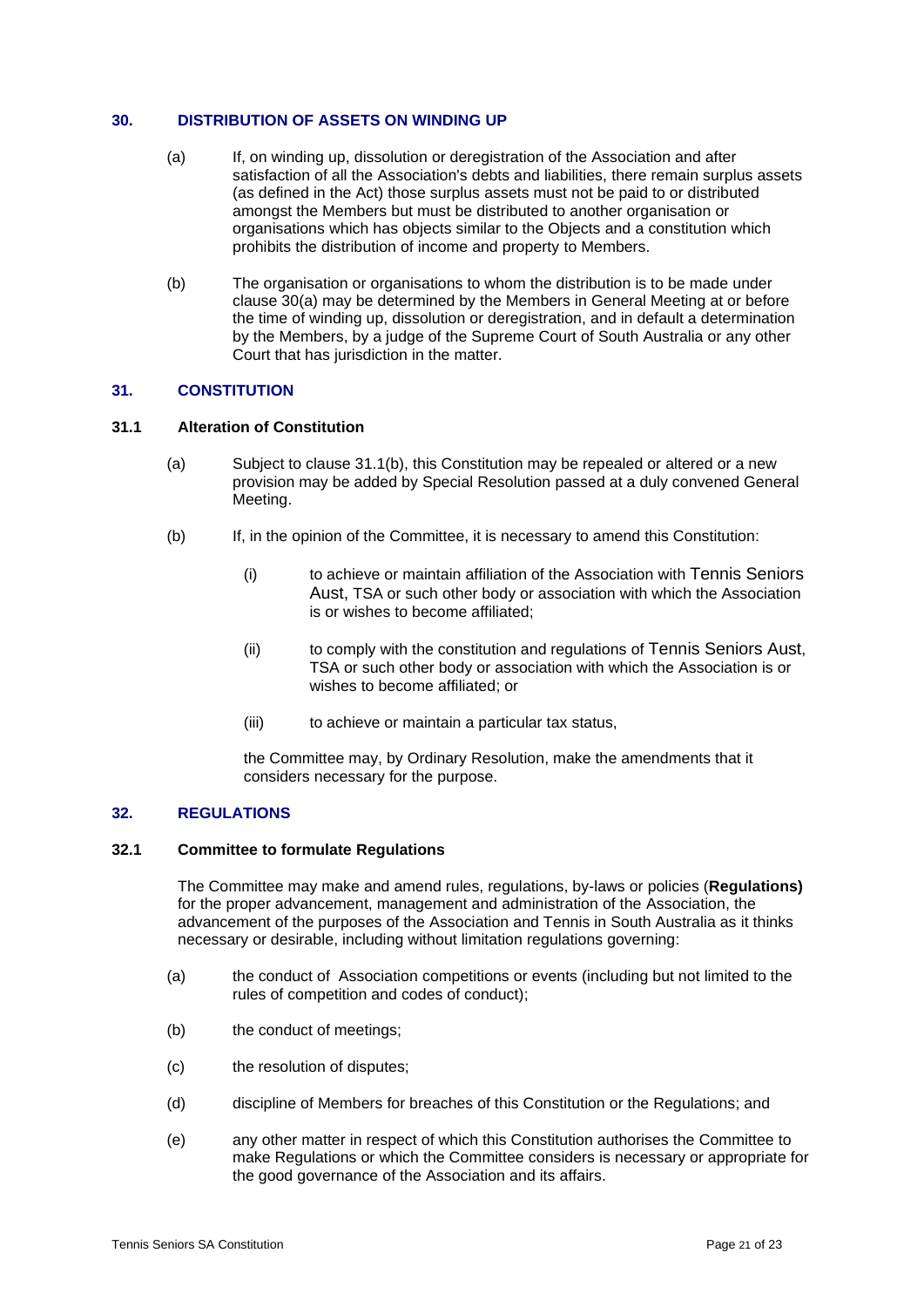The Regulations must be consistent with the Constitution, and any requirements of any body or association with which the Association is or wishes to become affiliated.

## **32.2 Regulations Binding**

All Regulations are binding on the Association and all Members.

## **32.3 Publication of Regulations**

Regulations and any amendments, alterations or other changes to or interpretations of the Regulations must be communicated to Members by a notice on the Association's website or in any journal or publication which is published by or on behalf of the Association and which is circulated by the Association to the Members.

## <span id="page-21-0"></span>**33. NOTICE**

- (a) Any notice required or authorised by this Constitution to be given to a Member may be served on the Member personally or by sending it through the post in a prepaid envelope addressed to the Member at the Member's last known place of business or by facsimile, email or other electronic means or by its insertion on the Association's website or in any journal or publication which is published by or on behalf of the Association and which is circulated by the Association to its members.
- (b) Any notice required or authorised by this Constitution to be given to the Association may be served by delivering it personally to the Association at its registered office or by sending it through the post in a prepaid envelope addressed to the Association at the registered office.
- (c) A notice served by post will be taken to have been received by the recipient five (5) working days after it was posted.
- (d) A notice served by facsimile, email or other electronic means will be taken to have been received by the Member two hours after it was sent.

#### <span id="page-21-1"></span>**34. PATRONS AND VICE PATRONS**

The Association at its Annual General Meeting may appoint annually on the recommendation of the Committee a chief patron and as many vice patrons as it considers necessary, subject to approval of that person or persons.

#### <span id="page-21-2"></span>**35. INDEMNITY**

- (a) Every Committee Member and employee of the Association is entitled to be indemnified out of the property and assets of the Association against any liability incurred by them in their capacity as Committee Member or employee in defending any proceedings, whether civil or criminal, in which judgement is given in their favour or in which they are acquitted or in connection with any application in relation to any proceedings in which relief is granted by the Court.
- (b) The Association must indemnify its Committee Members and employees against all damages and losses (including legal costs) for which any such Committee Member or employee may be or become liable to any third party in consequence of any act or omission:
	- (i) in the case of a Committee Member, performed or made in good faith whilst acting on behalf of and with the authority, express or implied of the Association; and
	- (ii) in the case of an employee, performed or made in good faith in the course of, and within the scope of their employment by the Association.